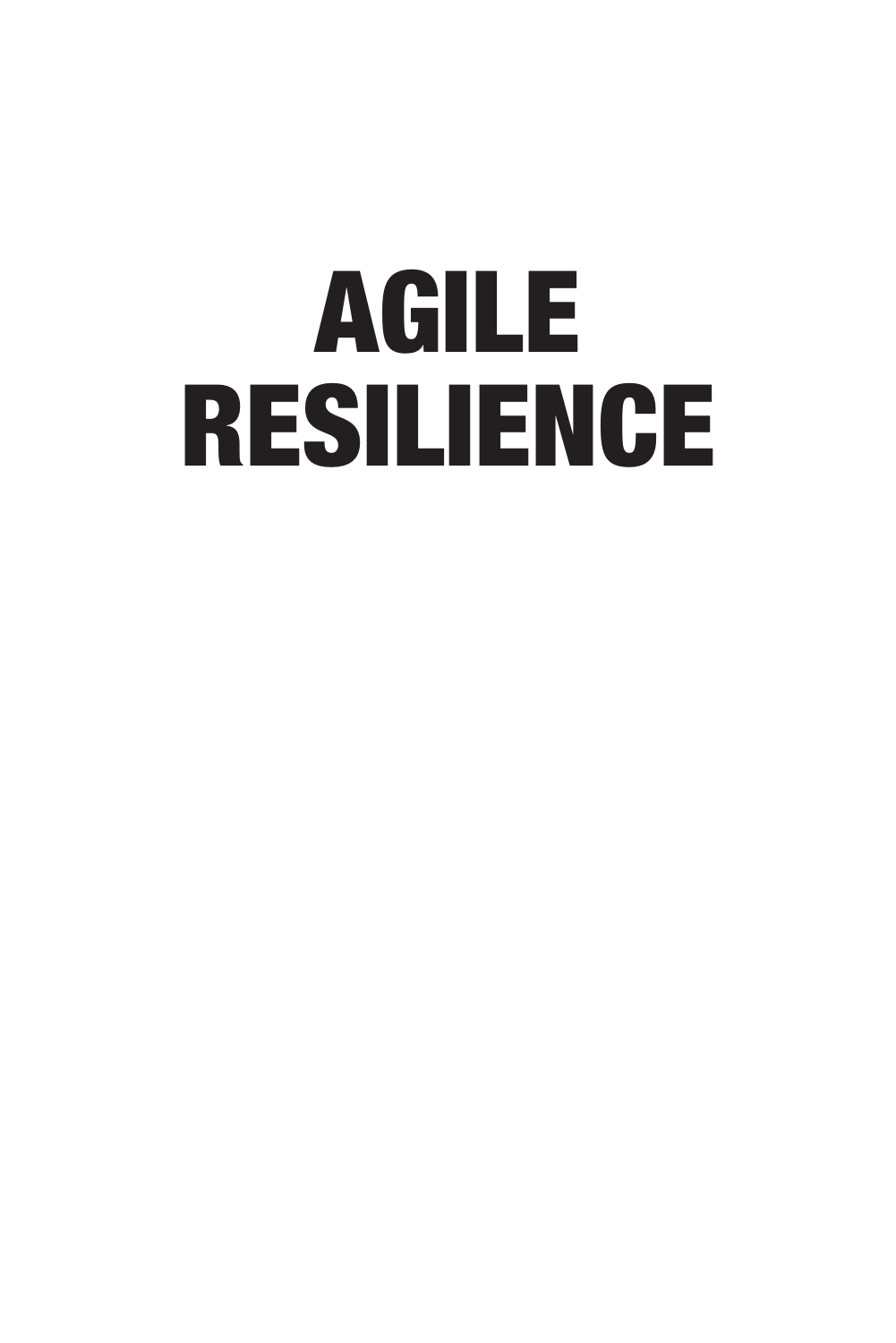To order, or for details of our bulk discounts, please go to our website www.criticalpublishing.com or contact our distributor, Ingram Publisher Services (IPS UK), 10 Thornbury Road, Plymouth PL6 7PP, telephone 01752 202301 or email IPSUK.orders@ingramcontent.com.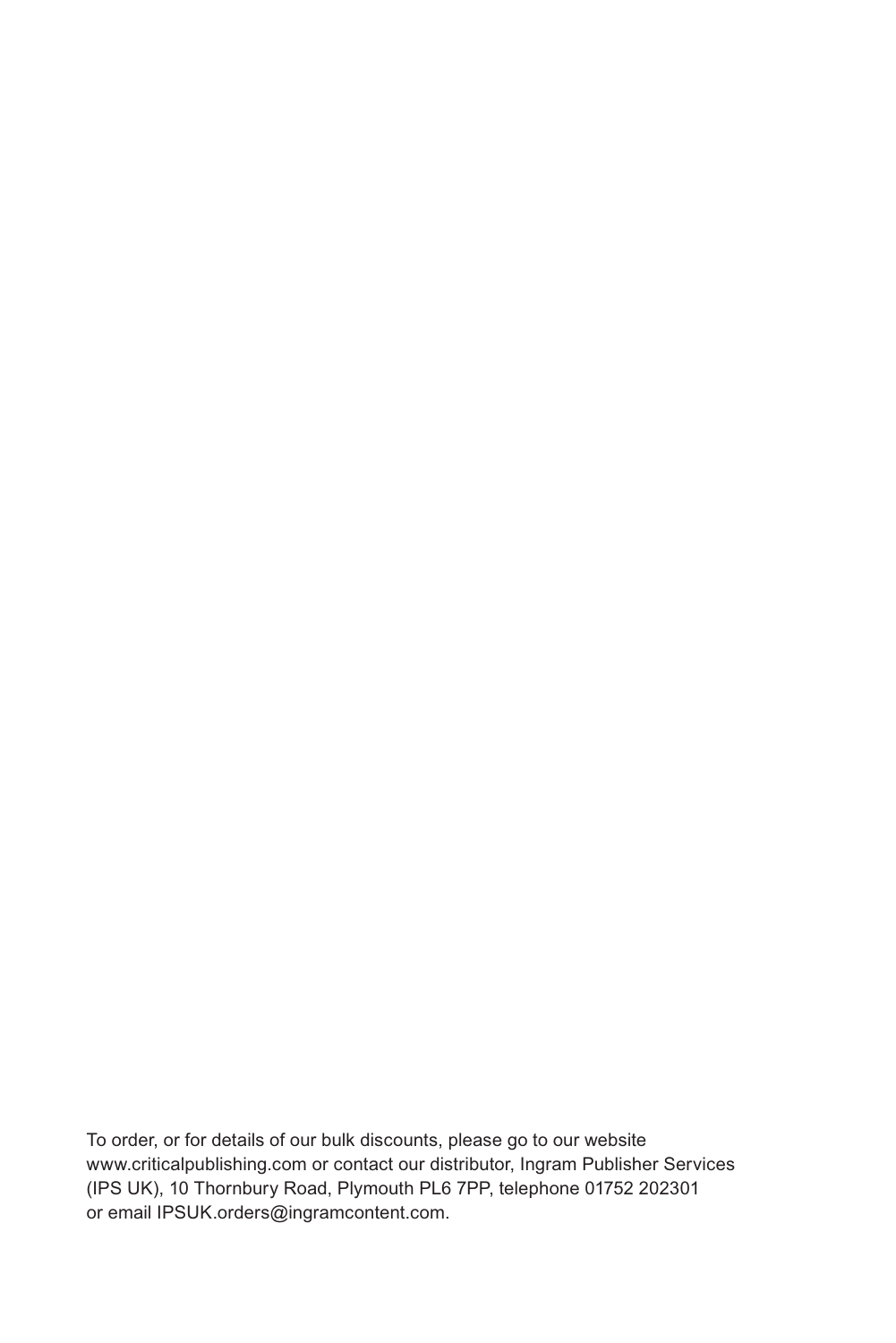

## AGILE RESILIENCE The psychology of developing resilience in the workplace

**TOM DILLON SERIES EDITOR: BOB THOMSON**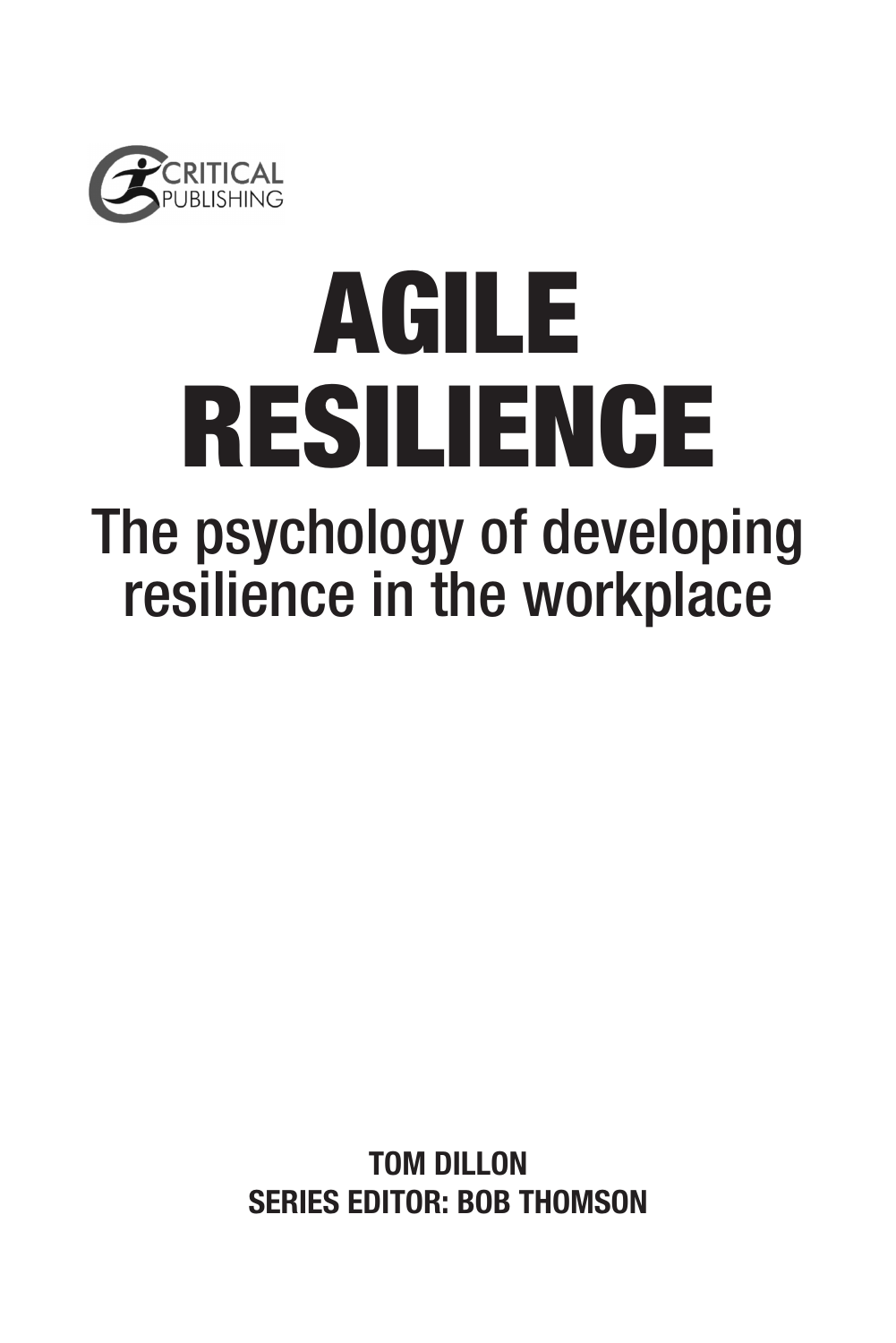First published in 2022 by Critical Publishing Ltd

All rights reserved. No part of this publication may be reproduced, stored in a retrieval system, or transmitted in any form or by any means, electronic, mechanical, photocopying, recording or otherwise, without prior permission in writing from the publisher.

The author has made every effort to ensure the accuracy of information contained in this publication, but assumes no responsibility for any errors, inaccuracies, inconsistencies and omissions. Likewise, every effort has been made to contact copyright holders. If any copyright material has been reproduced unwittingly and without permission the Publisher will gladly receive information enabling them to rectify any error or omission in subsequent editions.

Copyright © 2022 Tom Dillon

British Library Cataloguing in Publication Data A CIP record for this book is available from the British Library

ISBN: 9781914171659

This book is also available in the following e-book formats: EPUB ISBN: 9781914171666 Adobe e-book ISBN: 9781914171673

The right of Tom Dillon to be identified as the Author of this work have been asserted by him in accordance with the Copyright, Design and Patents Act 1988.

Cover design by Out of House Limited Text design by Greensplash Project Management by Deanta Global Publishing Services, Dublin, Ireland Typeset by Deanta Global Publishing Services, Chennai, India Printed and bound in Great Britain by 4edge, Essex

Critical Publishing 3 Connaught Road St Albans AL3 5RX

www.criticalpublishing.com

Paper from responsible sources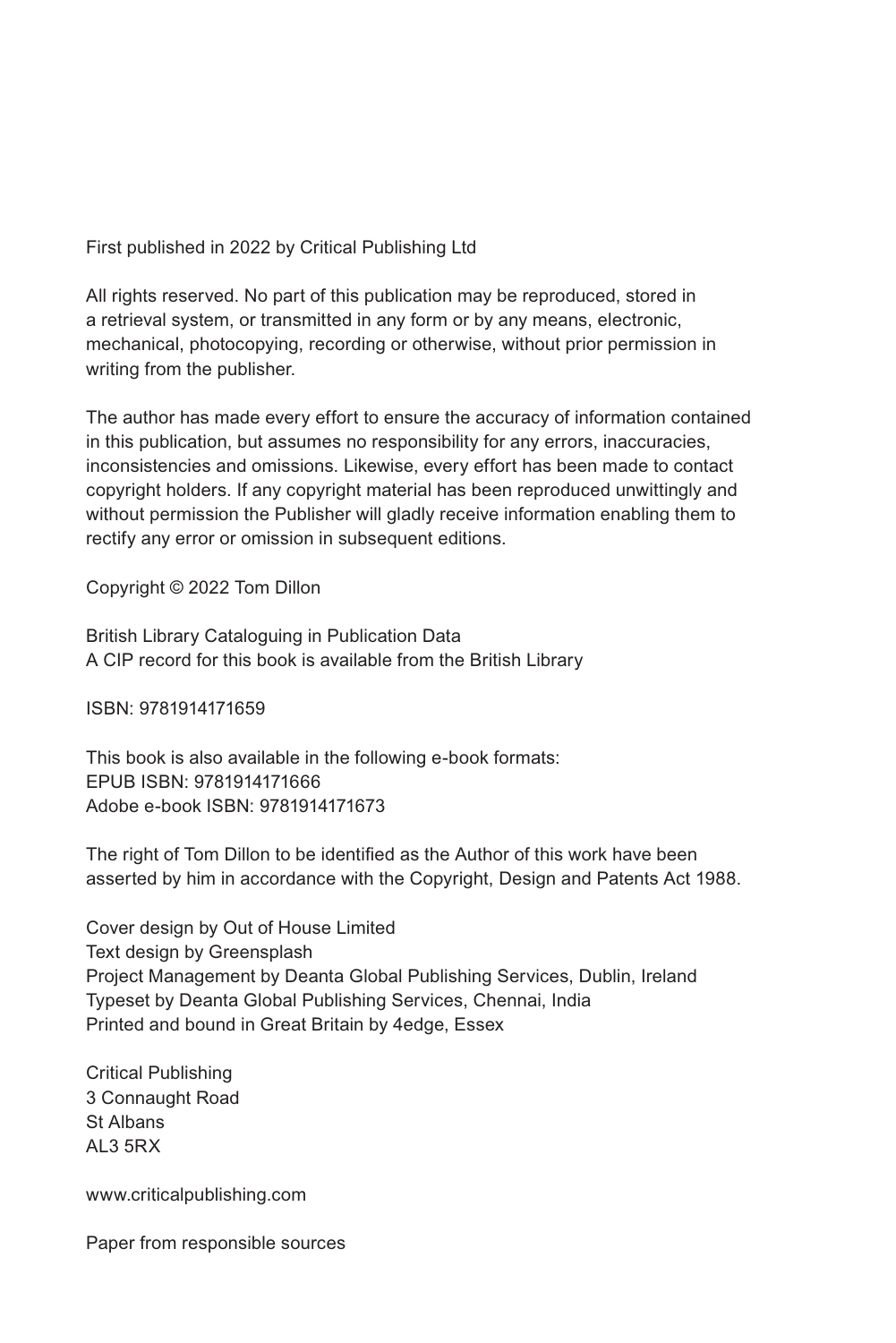### **Contents**

|                   | Acknowledgements                                               | vii |
|-------------------|----------------------------------------------------------------|-----|
|                   | Dedication                                                     | iх  |
|                   | Meet the author                                                | хi  |
| Introduction      |                                                                |     |
| $\mathbf{1}$      | What is resilience?                                            | 9   |
| $\overline{2}$    | The evolution of resilience                                    | 19  |
| 3                 | The development of resilience                                  | 33  |
| $\overline{4}$    | What does your resilience look like?                           | 53  |
| 5                 | How is your personality supporting your resilience?            | 67  |
| 6                 | What are the power packs of resilience?                        | 83  |
| 7                 | Understanding your thinking                                    | 95  |
| 8                 | Negative thinking and your resilience                          | 107 |
| 9                 | Positive thinking                                              | 123 |
| 10                | How is your emotional intelligence supporting your resilience? | 141 |
| 11                | How is your leisure time supporting your resilience?           | 161 |
| $12 \overline{ }$ | How is your energy supporting your resilience?                 | 173 |
| 13                | How does growth and learning affect your resilience?           | 187 |
| 14                | How are your relationships supporting your resilience?         | 205 |
| 15                | How is your attitude affecting your resilience?                | 223 |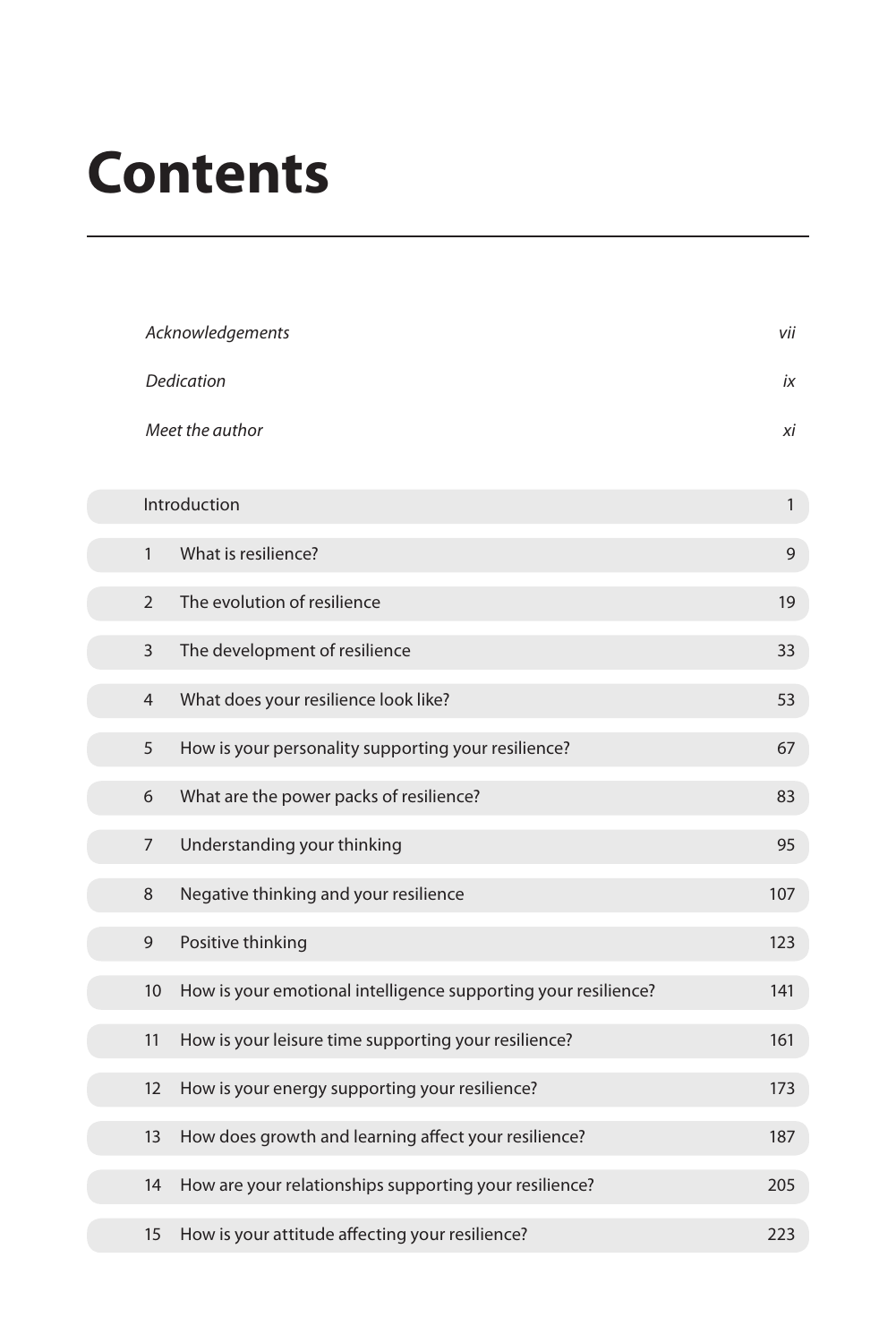#### **vi** CONTENTS

| 16         | How is your meaningful purpose supporting your resilience? | 243 |
|------------|------------------------------------------------------------|-----|
|            |                                                            |     |
| 17         | How is your workplace supporting your resilience?          | 259 |
|            |                                                            |     |
| 18         | What has Covid-19 taught us about resilience?              | 279 |
|            |                                                            |     |
|            |                                                            |     |
|            |                                                            |     |
| Conclusion |                                                            |     |
|            |                                                            |     |
| Index      |                                                            |     |
|            |                                                            |     |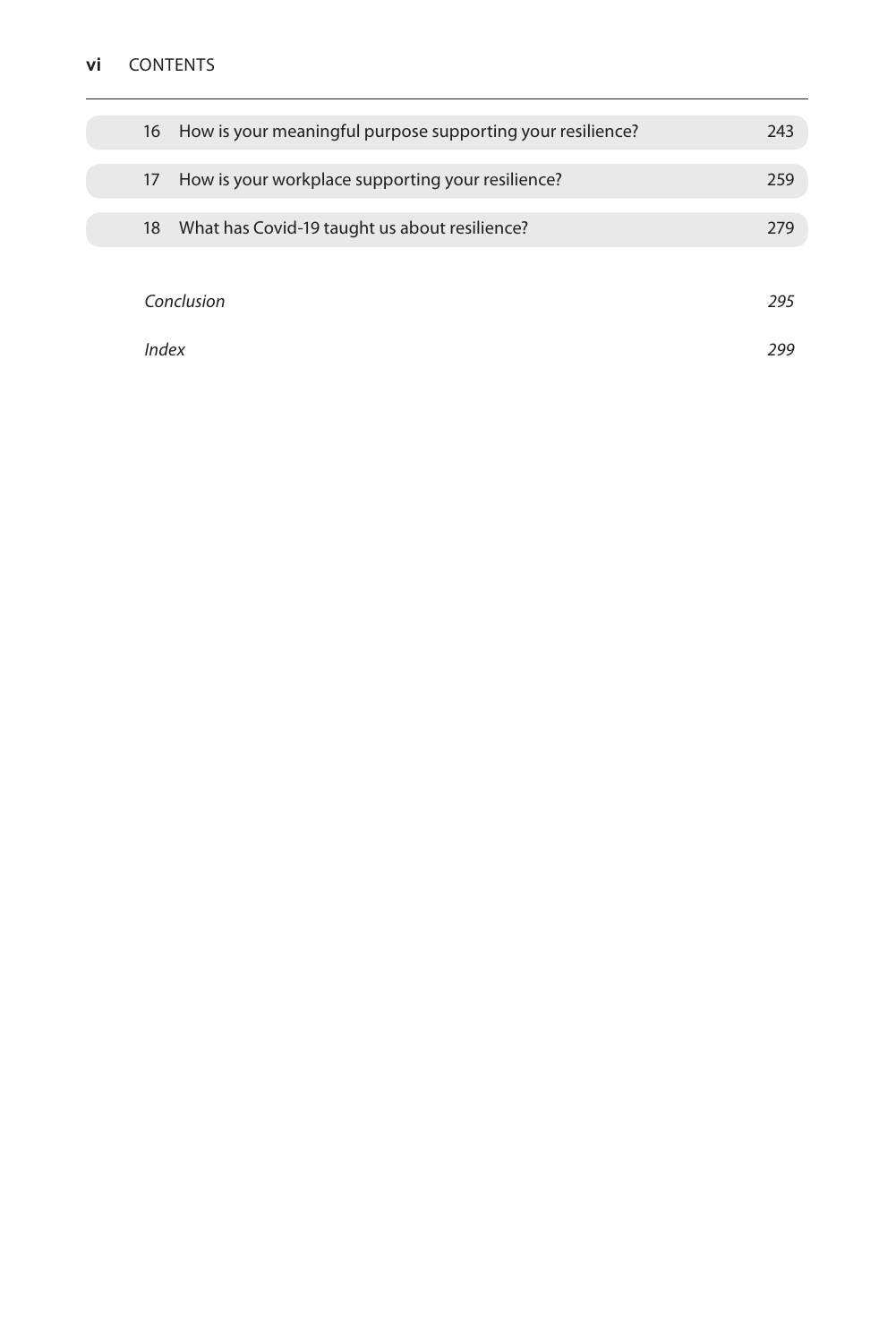### **Acknowledgements**

A great many people have contributed to the writing of this book in a great many ways. Their contributions started long before the book was even a seed of an idea. In fact, they've been happening for over half a century. While this is a book about the subject of resilience and the psychology that sits behind the concept, it's also a very personal book that reflects a lifetime of learning about myself, about life and about the resilience of those around me.

For most of my life, I had little idea what resilience was all about and yet I was learning lessons from some marvellous teachers. Not that many of them would have thought of themselves as teachers, but they shared their wisdom of life and living anyway. Some of their thoughts are reflected in these pages. Some of those who taught me the valuable lessons I needed to learn are no longer here to see the fruits of their nurturing guidance, but I carry their memory with me. Others are no longer part of my life, but their teachings were just as valuable and I'm grateful for the time they shared on my journey with me.

I have now spent over a decade coaching different leaders in a variety of organisations and the conversations that we had have always provided me with new insights. They have inspired me and taught me about resilience in the ways that they have approached and overcome the challenges they were facing at the times that we were brought together. Many of their stories have been included in the pages of this book with their permission, but their names have been changed to provide them with anonymity. They will recognise themselves in their stories.

In the last couple of years, as I have trained new coaches, I have asked them to test their new skills out by coaching me in writing this book. For some time, it looked as though their coaching was in vain, but now it is written, and I would like to thank them all for their listening and the asking of their coaching questions. They inspired me to carry on writing.

Thanks are due to my son Casey for his contribution to reviewing my writing. Special thanks are also due to Helen Leathers who has tirelessly challenged me on my thinking around various aspects of the book. She reviewed every chapter, corrected my errors and omissions, laughed at the sentences that were utter gibberish and then still found the energy to read the whole revised book, cover to cover, and offer her thoughts.

Thank you to Julia Morris of Critical Publishing for her patience, her willingness to let deadlines slip and her guidance in writing the book. Thanks too to Bob Thomson, series editor, for his wisdom and knowledge, and his editing skills.

Finally, there are so many people that have contributed to my own resilience over the years, and this book is partly written in recognition of those people and their support. At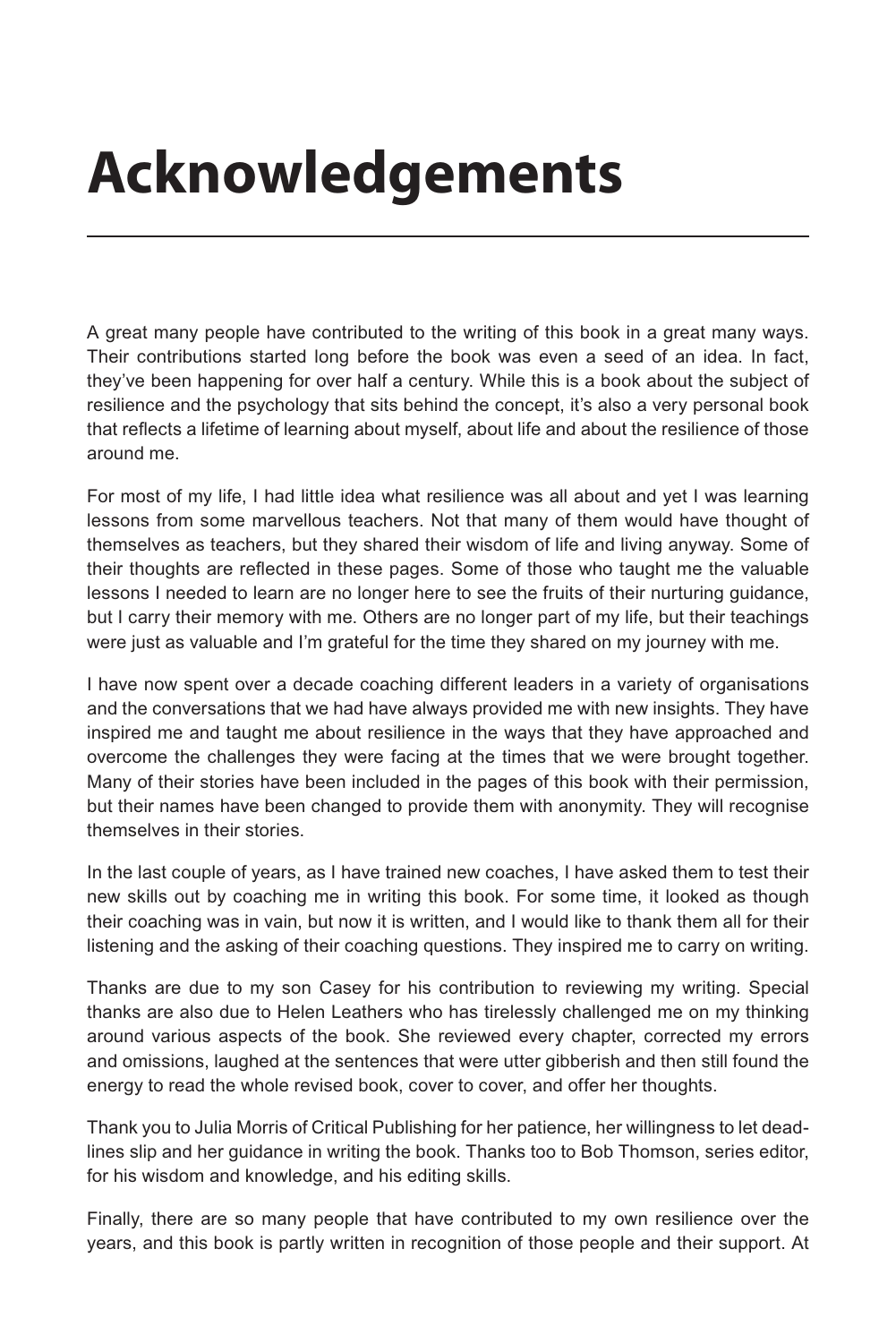the end of the Frank Capra movie *It's a Wonderful Life*, there's the lovely realisation on the part of George Bailey that his life had touched so many people and had made their lives richer as a result. In writing this book I have had the opposite feeling; that my life has been touched by so many wonderful people who have made it infinitely richer. To all of them I offer my heartfelt thanks.

*Tom Dillon*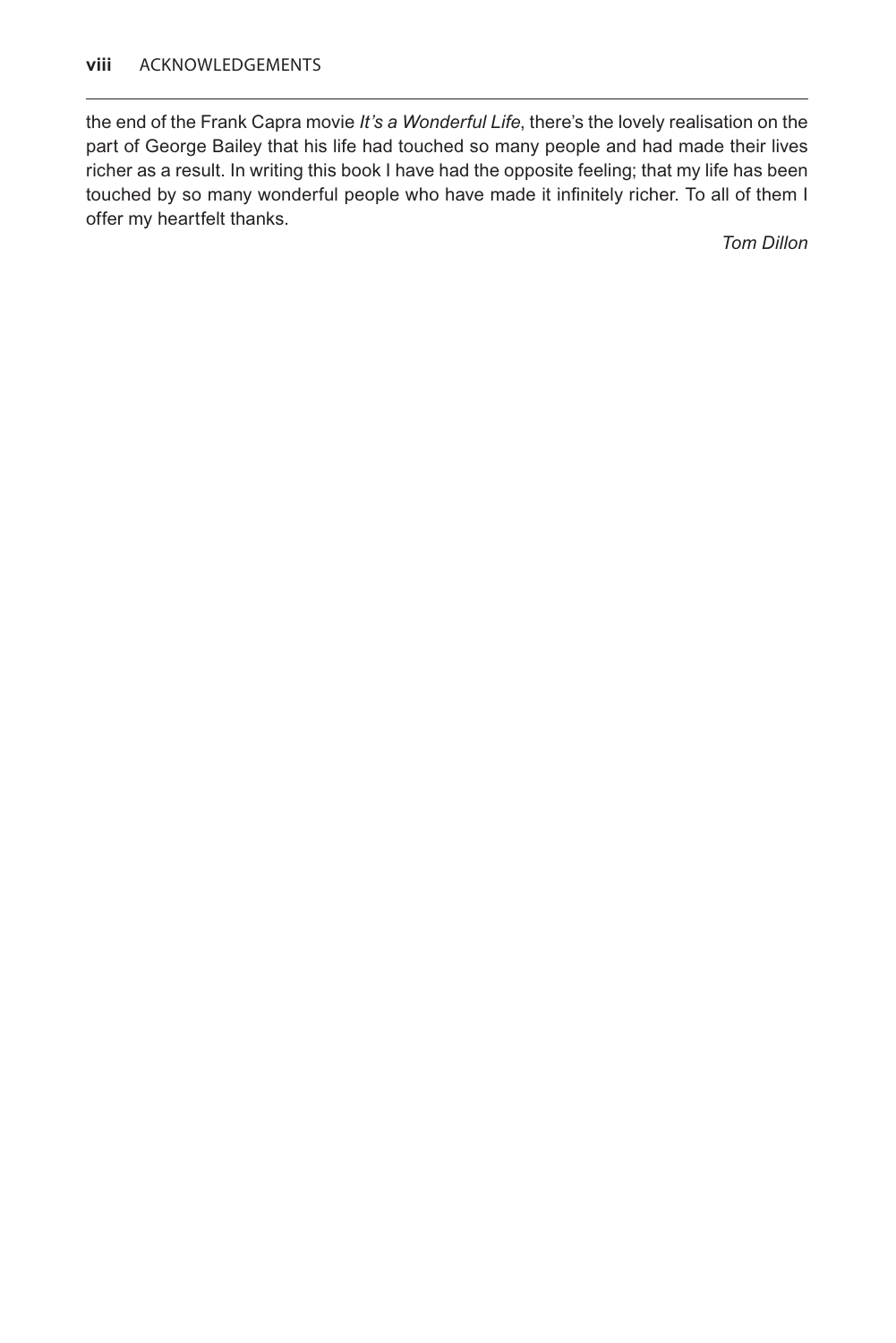### **Dedication**

Back in the summer of 2019, I was with my sister Louise at a concert in Hyde Park in London. As we sat in the sunshine, enjoying the day, she told me that her son, my nephew Fred who was 13, might possibly have glandular fever. He had not been his normal boisterous self for a few weeks. His father John was taking him to the doctors the following morning.

The next afternoon, Louise received a phone call that changed everything. She was asked to go straight to a hospital in the Midlands where Fred was to undergo tests. Later that day, it was confirmed that Fred had leukemia. What followed was months of gruelling chemotherapy and radiotherapy that is really not designed for a young fragile body. Fred spent long periods of time in hospital and his mum and dad and his younger brother had their lives turned upside down. Everyone hoped and prayed that all would be well eventually, but it wasn't to be. Fred died in the spring of 2020 at the age of 14, his body unable to deal with the ravages of his illness and the medical treatment he received.

What I saw in Fred during that time was a stoicism that I found hard to fathom. He accepted his condition, his treatment and the restrictions imposed on his life while in and out of hospital with incredible grace and fortitude. His spirit was undiminished by his illness, even as his body weakened. Fred was resilience personified. His parents and his brother demonstrated their own resilience during that time in different ways, but it was always present, along with their love, as they were going through the unimaginable.

Since Fred's death, Louise, John and Arthur have somehow remained resilient and have found a meaningful purpose in raising tens of thousands of pounds for charities supporting childhood leukemia. There is no bouncing back from such an experience, there is heartbreak and there is endurance, but I constantly see resilience in the three of them as they continue to reach forward to their changed futures. They carry their love for Fred with them in everything they do and keep his memory alive in their charitable fundraising.

This book is for Fred, Arthur, Louse and John. The most resilient of people.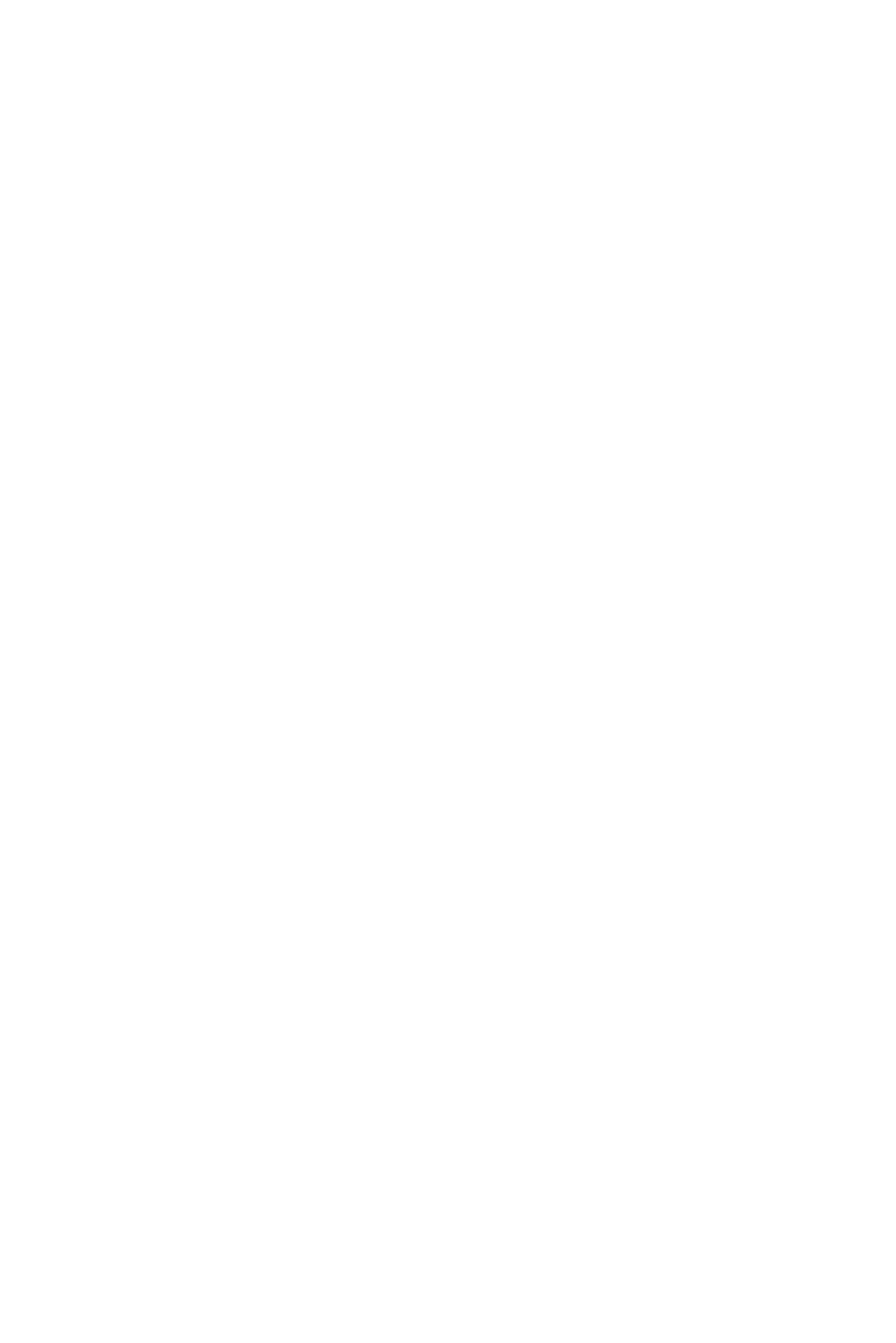### **Meet the author**



#### **Tom Dillon**

I am a transformational coach, trainer and speaker with a special interest in resilience. Having spent a decade engaged in resilience coaching with individuals from a variety of backgrounds and professions, I have a strong belief in the human capacity to demonstrate resilience. My extensive research into the subject over several years has cemented that belief.

Back in 2015, I took on the challenge of writing a resilience blog post every day for a year. The project tested my own resilience at the time but afforded me the opportunity to deep dive into personal resilience and all that it means for people.

At the same time as writing my blog, I was conducting research for my dissertation, which was to conclude my academic study for a Coaching Masters (MA). My research explored what people understood resilience to be, how their resilience presented itself and what factors contributed to their own resilience.

That year of immersion into the subject of resilience merely whetted my appetite for further exploration and it has formed a consistent element of my coaching and training work ever since. I am astounded by the ability of people to practise resilience in a variety of ways in the face of adversity.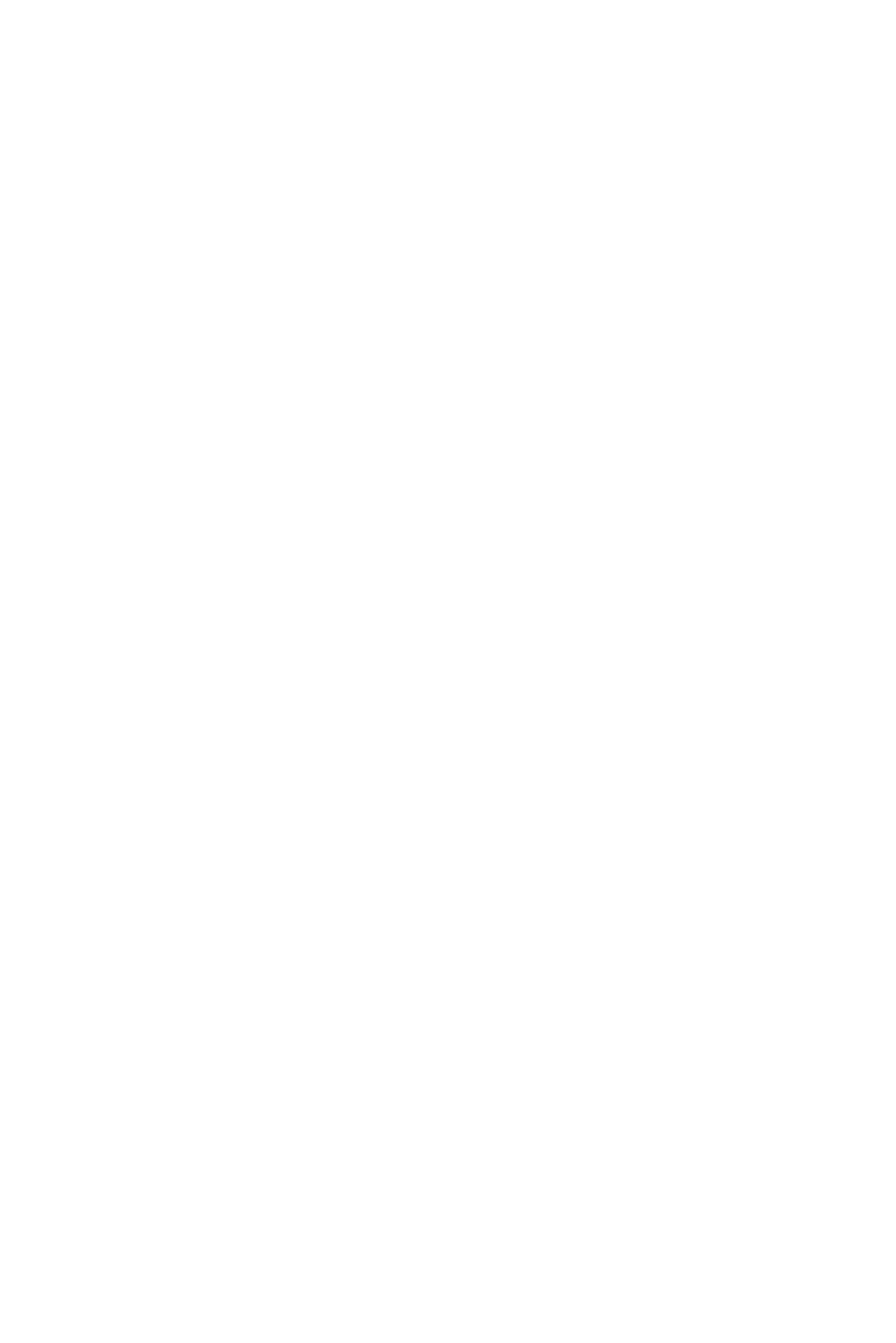#### **Introduction**

It is really wonderful how much resilience there is in human nature. Dracula, Bram Stoker

#### **BOUNCING BACK**

Back in 2015, long before the greatest peacetime test of collective human resilience in living memory, I attended a seminar on the subject of resilience. I had very little understanding of the subject, but I did have a great deal of interest in how resilience related to my role as an executive coach. I work within a variety of organisations, helping individuals and teams navigate the complexities of their working lives. At a certain point in the presentation, the lecturer displayed an image of Tigger, the irrepressible character from the Winnie-the-Pooh stories, alongside the word *bouncebackability*. I like to think of myself as generally positive, optimistic and bouncy and found the image and the phrase to be an appealing representation of resilience.

What was being suggested by the presenter was that resilient people, when knocked down by an adverse event, just bounce back up again and are fine.

However, after some reflection, I recognised that my own reaction to adverse events hadn't always looked like this. Despite my general optimism, there were times when people may well have viewed me as something more akin to Eeyore, the melancholy donkey, than Tigger. I have had my moments of morose wallowing. This epiphany prompted the curiosity that fuelled a whole year of exploration into resilience and led me to believe that there is more to the concept than just *bouncebackability*.

If you are attempting to embody resilience in adverse times, you may well find that life is a little more challenging than it is in the 100 Acre Wood. Events are not always easily bounced back from. The persona of an unbearably bouncy, garishly stripy and altogether far too chipper character from a children's book might well jar with you on occasion. When you have depleted resilience, you may wonder how you'll ever get back to feeling as though you're adequately functioning, let alone flourishing.

At these times, it's useful to have a concept of resilience that you can relate to, and which offers a more nuanced approach than something that is '*fun, fun, fun, fun, fun*'. Your personality will have some bearing on how you are resilient. Telling Eeyore that he needs to be more like Tigger is probably not going to end well. You are unique and so is your resilience. *Bouncebackability* may have its place in the resilience glossary, but there are other words that might better describe how you experience resilience.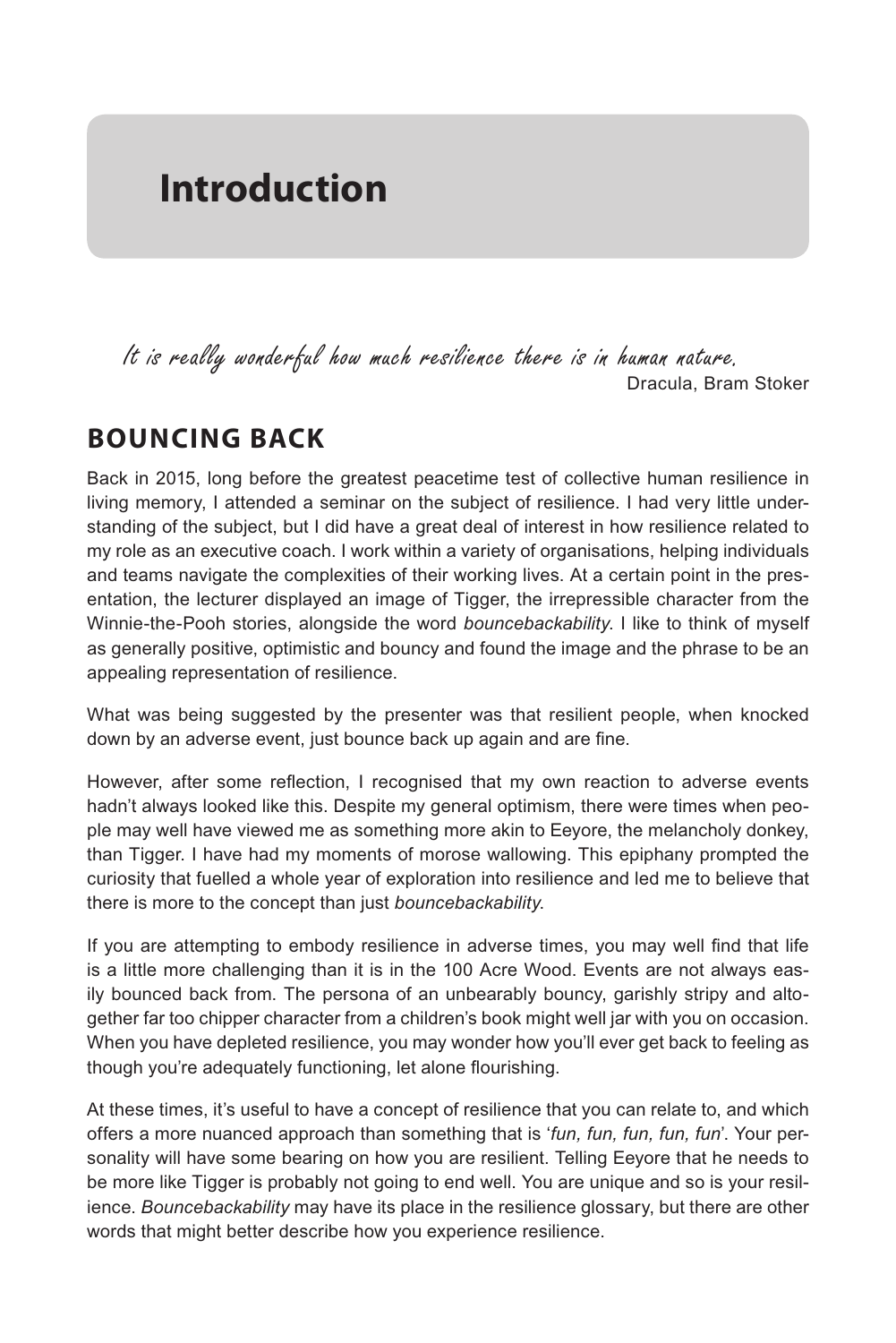I would imagine that if you're reading this text, it is not because you bounce straight back whenever you're knocked down. There will be times, and maybe this is one of them, when you don't feel particularly resilient. Times when you struggle to find a way through all of the challenges and pressures that life brings. What you're probably looking for are some realistic answers to the question of how to retain, or restore, your resilience.

#### **365 DAYS OF RESILIENCE**

Following on from that seminar back in 2015, I made a commitment to better understand resilience as a concept and embarked on an ever-expanding exploration of the subject. I wanted to know how people who had experienced life-changing events, or challenging periods in their lives, dealt with the depletion of their resilience. I also wanted to uncover how those who are struggling, feeling that they're not resilient, might find ways to bolster their resilience.

As part of my commitment to improving my understanding, I started to write a daily blog, entitled '*365 Days of Resilience*'. Just to ensure that I had some skin in the game, I publicly announced on social media that I was committing to writing the blog every day for a whole year. I was rather dismayed when, on Day 25, I sat at my computer, staring at a blank page with nothing new to say about resilience. I felt that I had thoroughly exhausted my bank of knowledge on the subject. That day I wrote about what it felt like to be staring at a blank page with nothing to say, and in doing so I managed to push through my writer's block. I continued writing for a total of 366 days, as 2016 was a leap year and presented me with another day to write on.

My big mistake, or stroke of genius as it transpired, was to entitle the blog *365 Days of Resilience*, as it meant I couldn't take a day off. Everyone had seen the title and friends and loved ones had even told me that I would never have the resilience to complete the task ahead. Friends and loved ones can be supportive like that. There were times during that year when I felt ensnared by the title and had to demonstrate some resilience in order to carry on. There were also times when I wished that I'd called the blog '*365 Days of Procrastination*', so at least I could have skipped the odd day here and there.

The blank page incident caused me to dig deeper and start researching more widely on the subject, until I became very familiar with resilience in all its forms. Resilience started showing up in the most remarkable places. In my second week of blogging, on a weekend trip to Liverpool, resilience was throwing itself at me. I took a ride on the Mersey Ferry and a recorded audio guide to the ferry's history talked of the character of Liverpudlians as being resilient. Later that day, as I was walking towards the Albert Dock, I paused before crossing the road to let a taxi pass by. Emblazoned on the side of the black cab was a poster, advertising a new movie called *Southpaw*, a gritty boxing drama starring Jake Gyllenhaal. The legend on the movie poster read, '*Resilience just got back on its feet*'. The next morning, as I sat gazing out of the window of the Maritime Museum, I noticed a small boat with the name '*Resilient Liverpool*', painted on the side of it.

I began seeing and hearing resilience in the people I was working with, in the stories I was being told, and in the people who were responding to my blogs. Some people suggested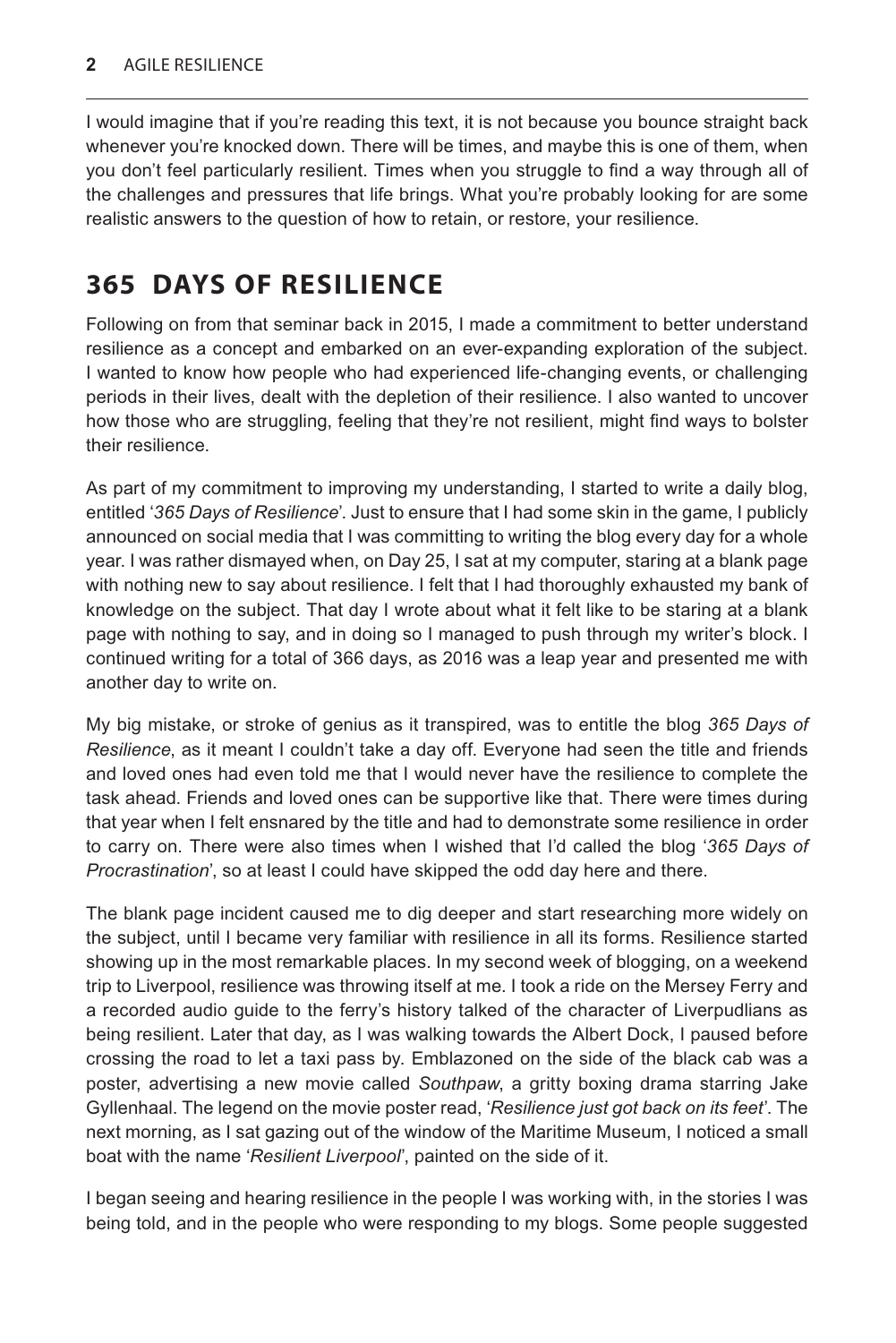that they were naturally resilient, and it was their determination that saw them through while others said that it was their innate positivity that made them resilient. Some said that they adapted quickly to challenges and some that they had learned from adversity. My focus was very much on resilience at that time, and I was psychologically primed to notice any reference to resilience that presented itself. However, it did feel as though the universe was conspiring to bring resilience to me.

My year of writing led me to the conclusion that *bouncebackability* as a definition of resilience is too easy. It sits at the surface level of resilience like a buoy out on the sea, dipping under the water, but popping back up. That's not to say that for some people, some of the time, that's exactly what resilience might look like, but for many of those experiencing times of difficulty, resilience goes much deeper.

#### **VARIATIONS IN RESILIENCE**

The variety of ways in which people might choose to approach adversity makes resilience difficult to pin down. It also provides some inherent problems with viewing it in a specific, static way. Resilience in the form of a buoy, bobbing on the water, allows us to be forever buoyant, until suddenly we're sinking. Resilience in the shape of an oak tree allows us to be perpetually standing strong, until eventually we're knocked down. Resilience that is like a reed bending in the wind allows us to adapt until there comes a time when we're completely bent out of shape. The enigmatic nature of resilience provides a barrier to a one-size-fits-all approach to each of us being resilient. This book is written in a way that allows you to better understand your own resilience and encourages you to develop your own unique strategy for being resilient.

The more you learn about yourself and how versatile you really are, the more you will feel equipped to engage with your own resilience. You will learn how to develop as a person, adapting your thoughts, managing your emotions and choosing behaviours that will better prepare you for the next time adversity comes knocking.

#### **THE GOOD NEWS**

My journey of discovery in researching and writing about resilience has led me to the conclusion that resilience is part of the human condition. We are the most resilient creatures on the planet and while our bodies are incredibly fragile, we have evolved to make our world a relatively safe place in which to live. We are fortunate enough to live at a time when the threat to human life from other species, and even from each other, is incredibly low.

The cognitive psychologist Steven Pinker (2011) argues that human violence is declining, in both the short and long terms, and is following an arc towards a more peaceful way to interact with each other. There are times when the reporting of world events appears to portray a different human trajectory. This may make Pinker's assertions seem counterintuitive to us, but the statistics bear out his views.

The threat to us from disease is generally much lower than it has ever been and life expectancy for humans is on an upward curve, with the number of centenarians worldwide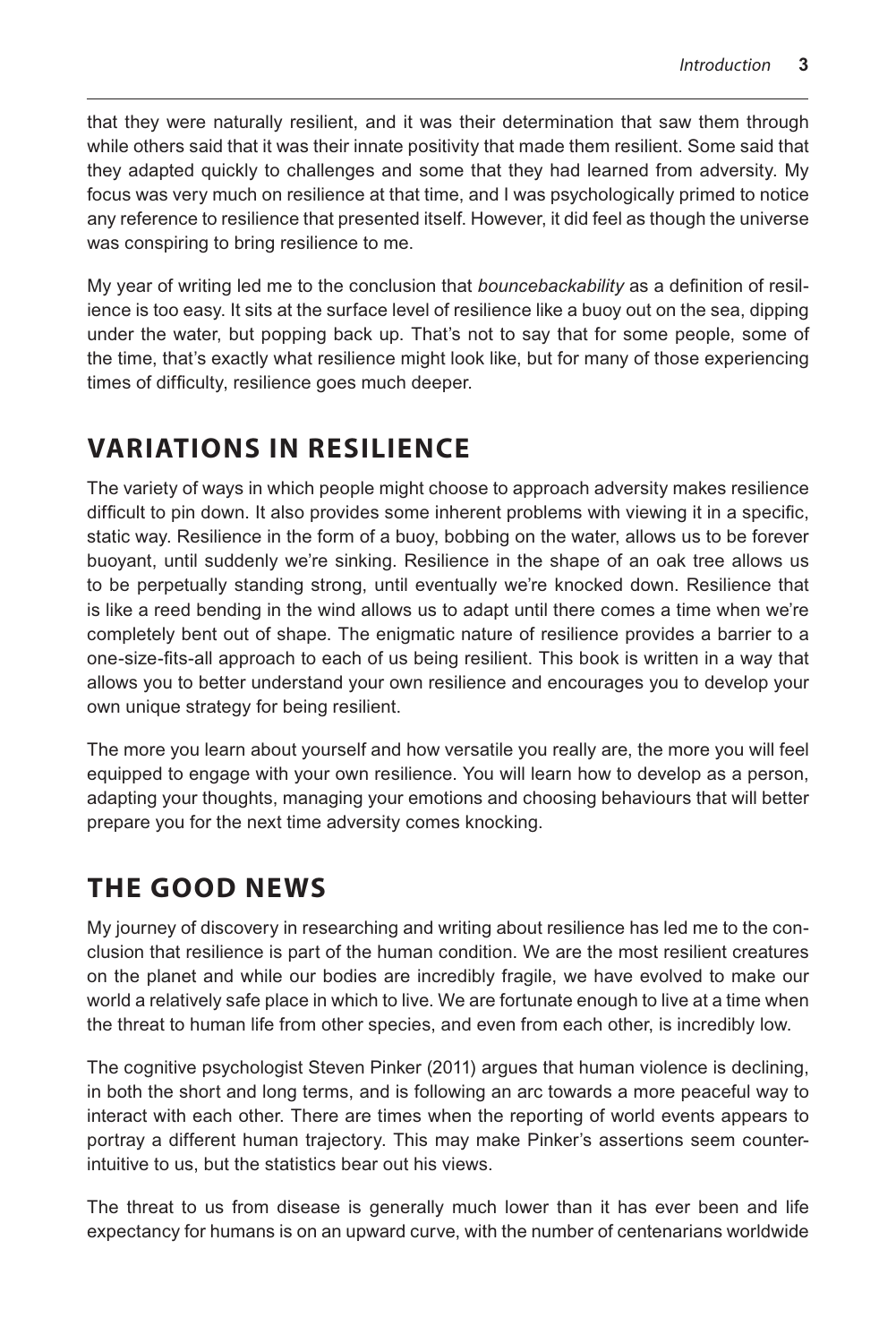standing at over 300,000. Of course, the natural world will keep throwing new diseases at us, as if to demonstrate that, despite our apparent mastery of our planet, we are not really in control. Covid-19 had the power to humble us in a way that many of us had probably never thought possible. In an age of technological medical advances that have the capacity to sustain life, a simple virus came along that brought us to a standstill for a time. We witnessed even the most advanced societies struggling to adapt and counter the threat that this particular pandemic posed.

But, even in that scenario, we were able to use the resilience of our evolved species to cooperate and lessen the impact of the pandemic. In 1918, Spanish flu, or to give it it's official name *H1N1*, killed at least 17 million people worldwide and infected a quarter of the planet's population. A century on, we demonstrated resilience as a global community in more effectively managing a new viral pandemic. We have to imagine that we will be even more prepared the next time a pandemic emerges. We have created a new resilience in our learning from the adversity that Covid-19 presented.

The threat to humans from a lack of individual psychological resilience is ever present, with around 10 people out of every 100,000 in the global population taking their own lives each year. For those driven to take such action, and for the families and friends left behind, this is a devastating and tragic event, but the numbers are very small. For the most part, people demonstrate great resilience in continuing to contribute their verse as the powerful play of our human existence goes on.

#### **THE NOT SO GOOD NEWS**

A far greater threat to our personal resilience comes from our thoughts, our emotions and our behaviours. We cause ourselves stress through the way we think. We allow our emotions to derail us and control our actions and we choose to behave in ways that are self-destructive. We are more likely to die from heart failure than from any other cause because of the way we eat, drink and refrain from exercise. For many of us death will come far too soon because of the way we choose to live our lives, something that is generally within our control.

Our own decisions have far more impact on our resilience than just the question of whether we live a long life. Our choices around diet, sleep and exercise have an impact on the energy that we are able to summon up to face adverse events. We need to be well resourced in order to think clearly, manage our emotions, make good decisions and act in a way that supports our resilience. Making positive choices around our basic needs is something that we could all be taking more personal responsibility for.

In the long term, our behaviours are also going to be the key determinants of whether we survive, as a species, for centuries to come. We might just as easily end up destroying the delicate eco-structure that has served us well for hundreds of thousands of years. We have the knowledge, and we have the technology, to make changes to the way we organise our lives. We are capable of ensuring that future generations continue to enjoy the abundance of our planet in the way that we have been able to. We just have to find the collective will, as a species, to change our behaviours. We certainly have the ingenuity to make it so.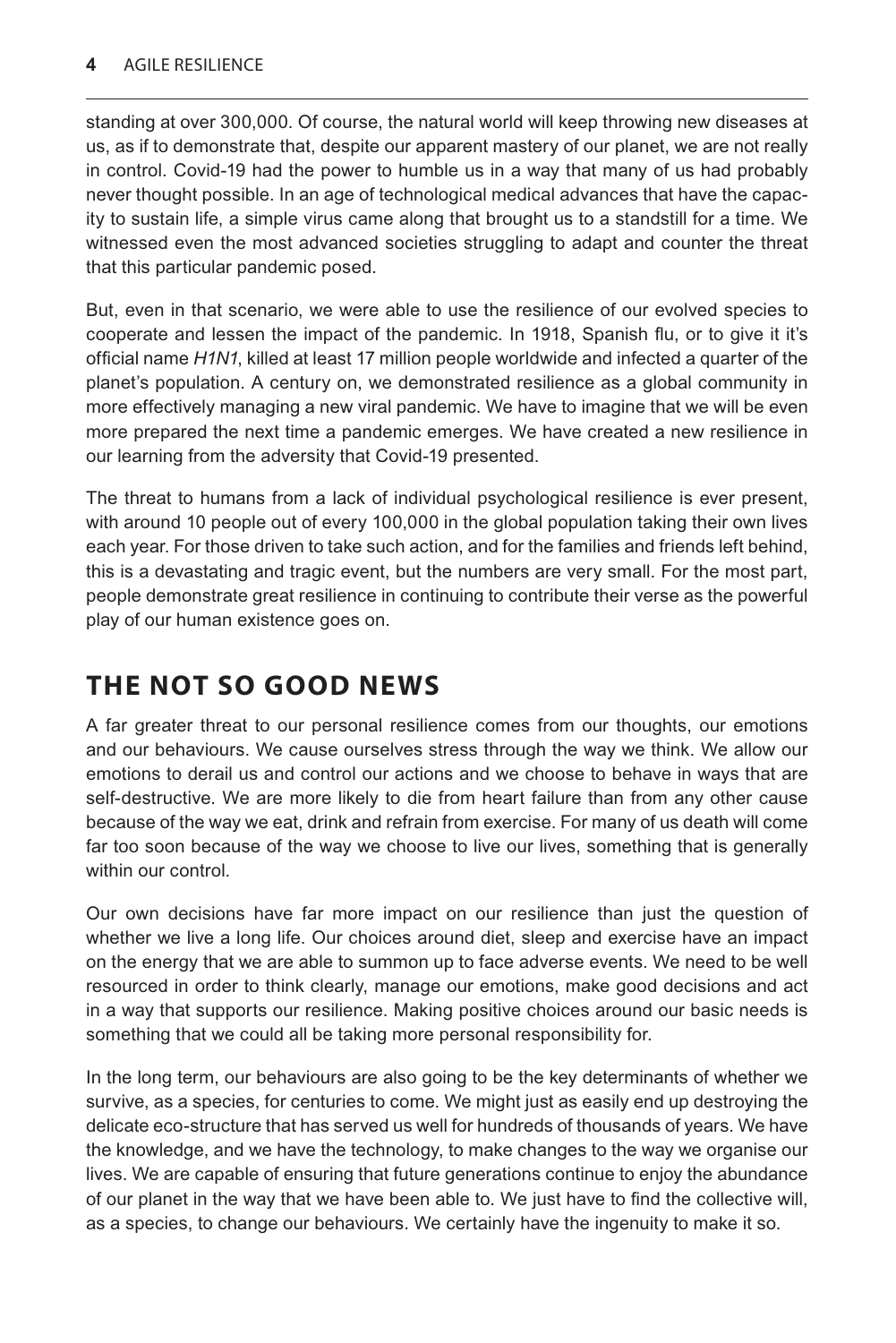#### **RESILIENCE IN THE WORKPLACE**

Our workplaces are environments where many of us see our resilience most frequently challenged. This is often because we are having to interact daily with other people and those interactions can be delicately balanced. Any relationship that you have with another adult will provide scope for misunderstanding, for emotions to run high and for there to be conflict. The two of you are likely to have some competing goals that will require some compromise. There will be times when you feel that you are being impacted by the behaviour of the other person. Within an organisation, whether there are six people involved or 600, the social interactions become more complex, and the communication issues are multiplied. The capacity for your resilience to be challenged by those you work with is enormous. Add into the equation the possibility that the organisation itself may have goals that are very different from your own, and your resilience is guaranteed to be challenged occasionally.

There will be times when the behaviours of colleagues, suppliers or customers can seem like enemy action. Whether their ill-intent towards you is real or imagined, your natural defence strategies may well be triggered and your resilience may be tested. There will also be times when projects, plans or simple tasks don't go to plan and the pressures of time constraints, lack of resources and other operational issues will challenge your resilience. If you're faced with organisational change, whether planned or enforced by a pandemic, your levels of stress could escalate dramatically. This could result in your resilience being further depleted by what is happening around you. If you then have a home or social life that makes demands of your time and energy too, your resilience may end up running on empty.

That all sounds a little bleak, but there is positive news for you as an individual. It is possible for you to navigate the systems that you work and live in and for you to remain resilient. There are ways to bolster your resilience when it is challenged, protect it when it is under threat, enhance it when it is depleted and replenish it when it is drained.

There is also positive news on the organisational front too. In the past few years, the well-being movement has made great inroads in penetrating the culture of some organisations. There's more recognition than ever of the need to take the well-being of employees seriously. Some employers are being proactive in adapting working patterns and offering some flexibility in how people work to support their well-being.

Organisations may not always get it right, and some of them may be paying lip service to the concept of well-being. Others may not even entertain the idea of well-being forming part of the responsibility of an employer, but the needle is definitely being moved in the right direction on this front. This means that it is reasonable for you to expect your resilience and that of your colleagues, to be front and centre, in terms of your organisation's strategic planning. It makes a lot of sense for employers to have a resilient workforce that is going to be willing and capable of working towards achieving their objectives.

There is still an awful lot of work to be done on this front, and we are unlikely to ever see a time when all employers consider employee well-being to be a consistent consideration. In my work, I am still encountering far too many organisations who allow toxic cultures to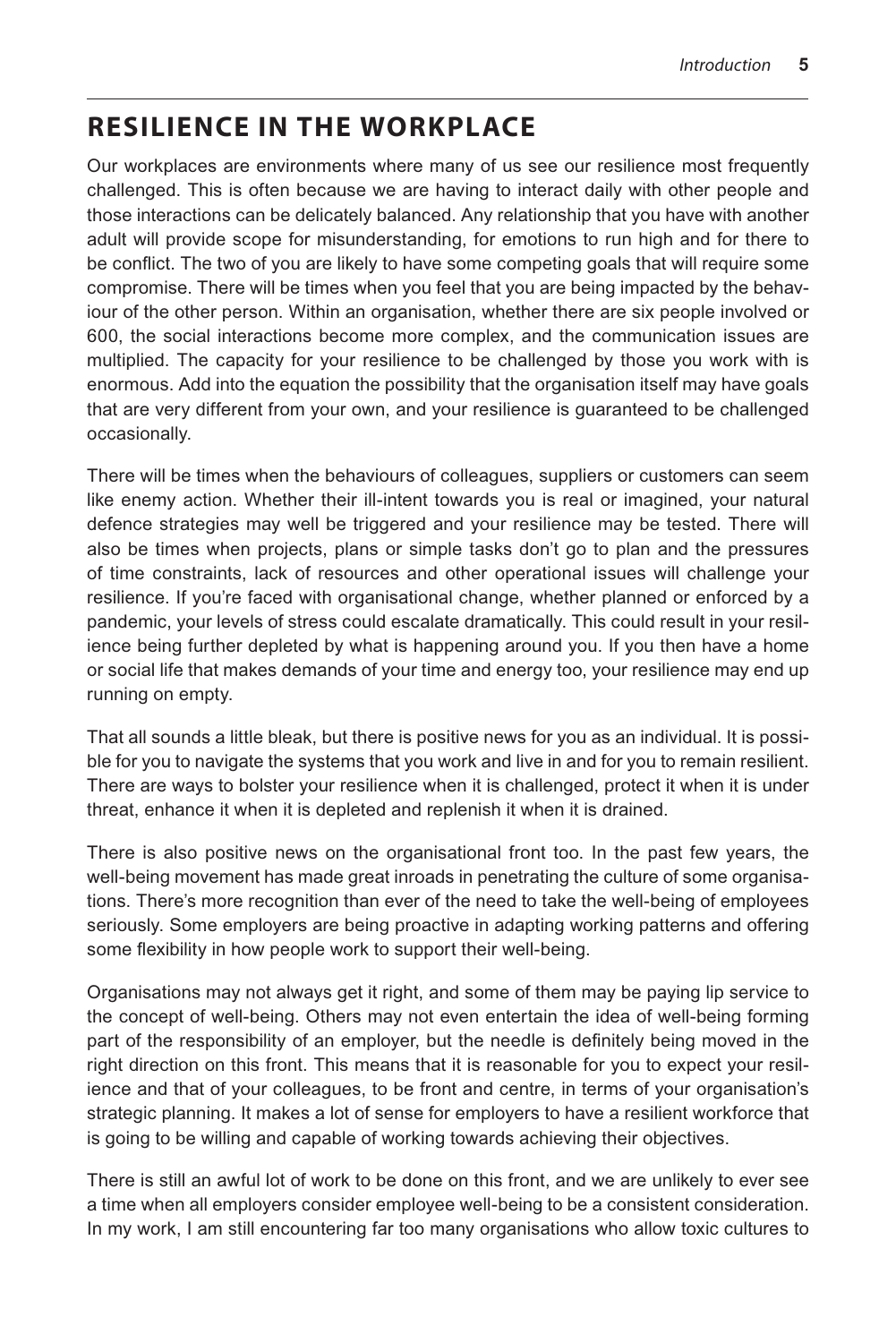persist despite the evidence of the detrimental impact that working in such an environment has on employees.

The leaders of some organisations seem to interpret resilience as the ability of their employees to do more work with less resources. Anything that keeps the wheels turning. That philosophy will generally mean tougher times for everyone and, in the long run, a burnt out and less resilient workforce.

So, it would be naive to blindly assume that your organisation is enlightened enough to see the benefit of fostering your resilience. You may have to be proactive in establishing your own workplace boundaries in order to remain resilient. You may also wish to have meaningful conversations in your workplace about how well-being might be improved for everyone.

#### **OWNING YOUR OWN RESILIENCE**

Throughout the book, I will be asking you to focus on your own resilience; to explore what supports it and what depletes it; to reflect on times in the past where you have been at your most resilient and times when your resilience has ebbed away. I'll be asking you to take ownership of your resilience and not leave it in the hands of the people running organisations. They might well have different ideas to you about how resilience is supported.

I believe that we are all capable of being resilient and that resilience is part of what makes us human. In order to maximise your resilience and keep it optimised, it is beneficial to understand the DNA of your own resilient nature. To do this you have to look deep inside yourself and trace the invisible strands that hold your resilience together. You then have to make a conscious effort to understand how your unique brand of resilience is assembled. Finally, you need to do what you can to ensure that your inner circuitries, your physical, emotional and psychological systems, are kept in a good working order. This will provide the best opportunity for your resilience levels to serve you well.

#### **AIMS OF THE BOOK**

This book has been written to accomplish two things.

- 1. Firstly, this allow you to increase your understanding of the subtleties of resilience and to look beyond bouncebackability as the only definition available. This will be achieved by taking you on a journey through some of the psychological research that has been conducted in the name of resilience.
- 2. Secondly, the book will provide you with a guide to understanding and managing your own resilience, so that you may enhance it during good times, maintain it as much as possible through adversity and replenish it when it is depleted.

You'll be encouraged to create resilience practices when you are feeling resilient and to utilise tools and techniques to manage adversity when it appears. This way you'll be able to emerge on the other side of challenging times, feeling more able to move towards a period of flourishing. If you are facing a time of struggle and low resilience right now, you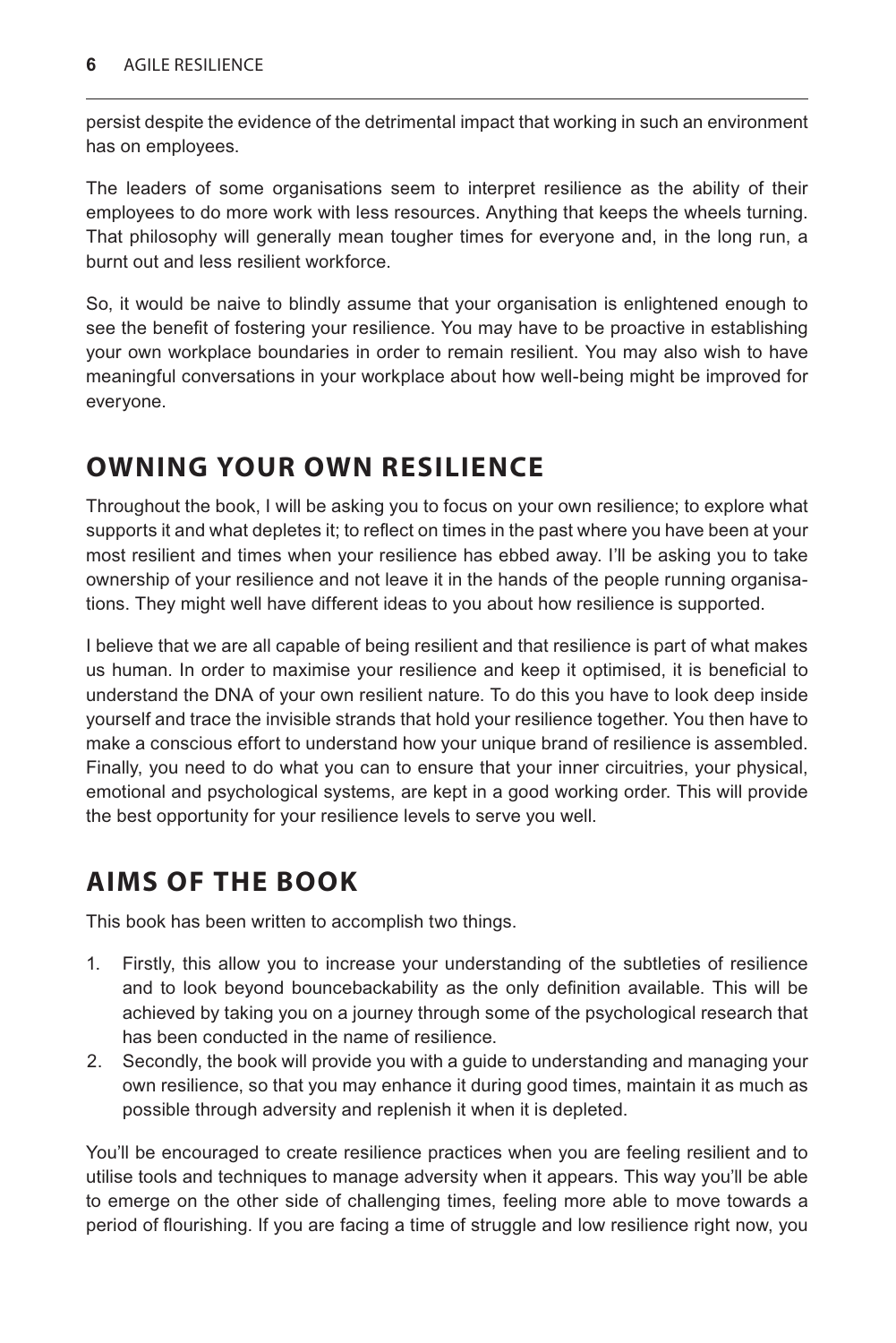may well feel like you're sinking, or just treading water and making little headway. This book will help you see your resilience differently, to offer you a lifeline and then some stepping stones to move forward on your resilience journey.

By the time you've finished reading the book, you will no longer be asking the question, '*How resilient am I?*' Instead, you will have your own answers to the question, '*How am I resilient?*'

#### **REFERENCES**

Pinker, S (2011) *The Better Angels of our Nature*, New York: Viking.

Stoker, B (2004) *Dracula*, London: Penguin.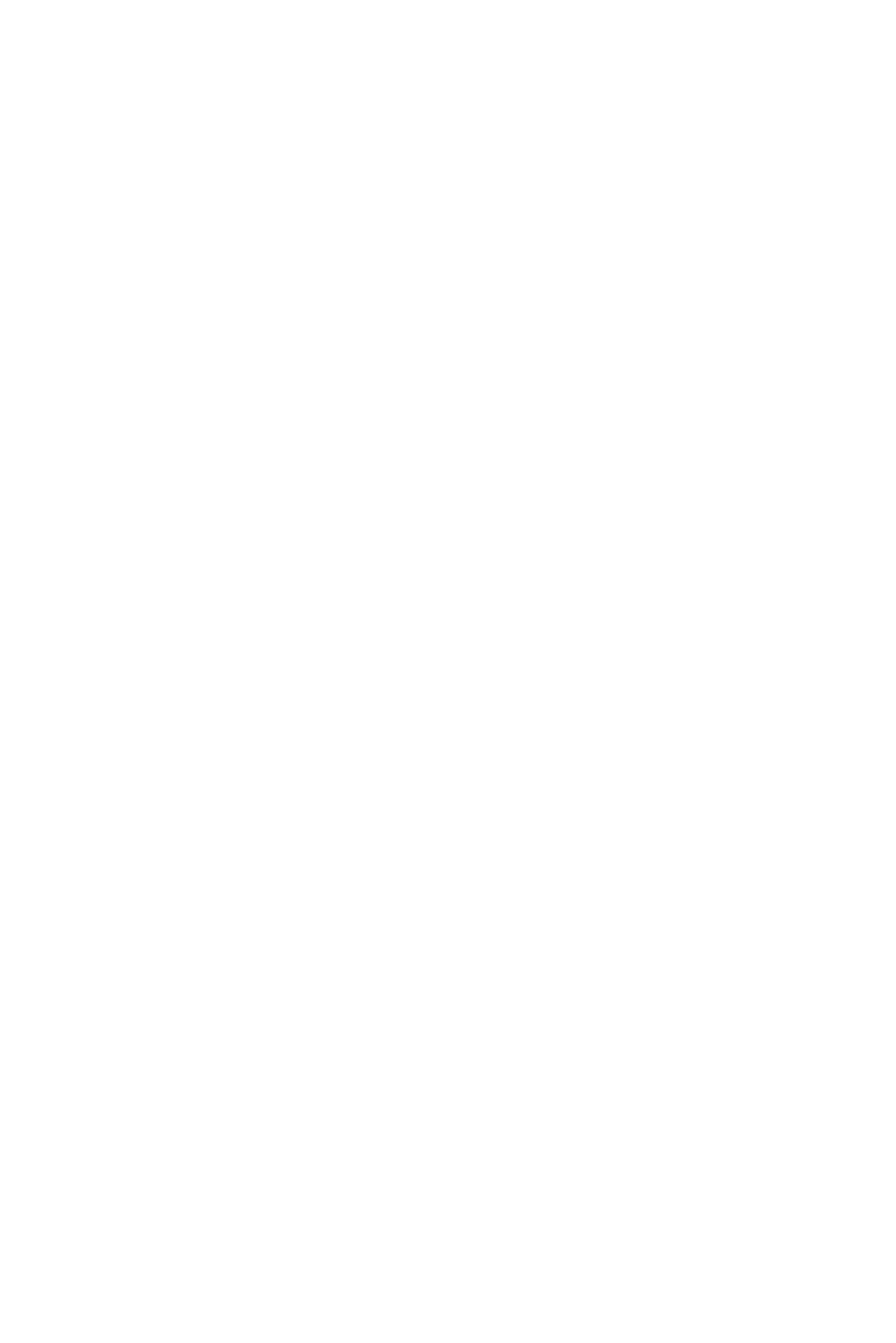#### **What is resilience?**

Resilience not simply bouncing back from stress; it is both recovering and deepening as a consequence of encountering stress in the right way with adequate inner strength.

Robert Wicks and Tina Buck

Ask a hundred people to draw a picture of what the word resilience means to them and you're likely to get a hundred very different images. I know because I've tried it. In resilience workshops that I've run all around the country, people have found all sorts of ways to express what the concept conjures up for them. I have seen oak trees standing strong and I've seen springs uncoiling; I've seen reeds bending in the wind and flowers bursting through concrete. I've seen a suit of armour and a superhero; I've seen it all and then some, and what that tells me is that when we have conversations about resilience, we cannot be certain that we are sharing a common understanding. It's therefore worth exploring what your own meaning of resilience is and what others might be describing when they bring resilience into a conversation. It's also useful to understand the origins of resilience as a concept and how we have come to have different definitions of the term.

In this chapter, we explore:

**1**

- the history of resilience;
- four themes of resilience;
- resilience as a trait, an ability or an attitude;
- a moveable feast:
- a new definition:
- creating your own resilience.

But let's wind back a little and think about the word itself for a moment.

#### **A BRIEF HISTORY OF RESILIENCE**

While its etymology lies with the Latin word *resilire*, meaning to '*bounce back*', its use in Roman times was varied and much changed over time. Cicero used *resilere* to describe rebounding. Some years later, it came to mean '*to leap*' for the philosopher Seneca; it was used as '*to shrink*' by the poet Ovid and later '*to avoid*' by the orator Quintilian. This variation in Roman usage can, to some extent, be explained by the fact that each of these noble men lived through different times, spanning more than 200 years. As we often find today,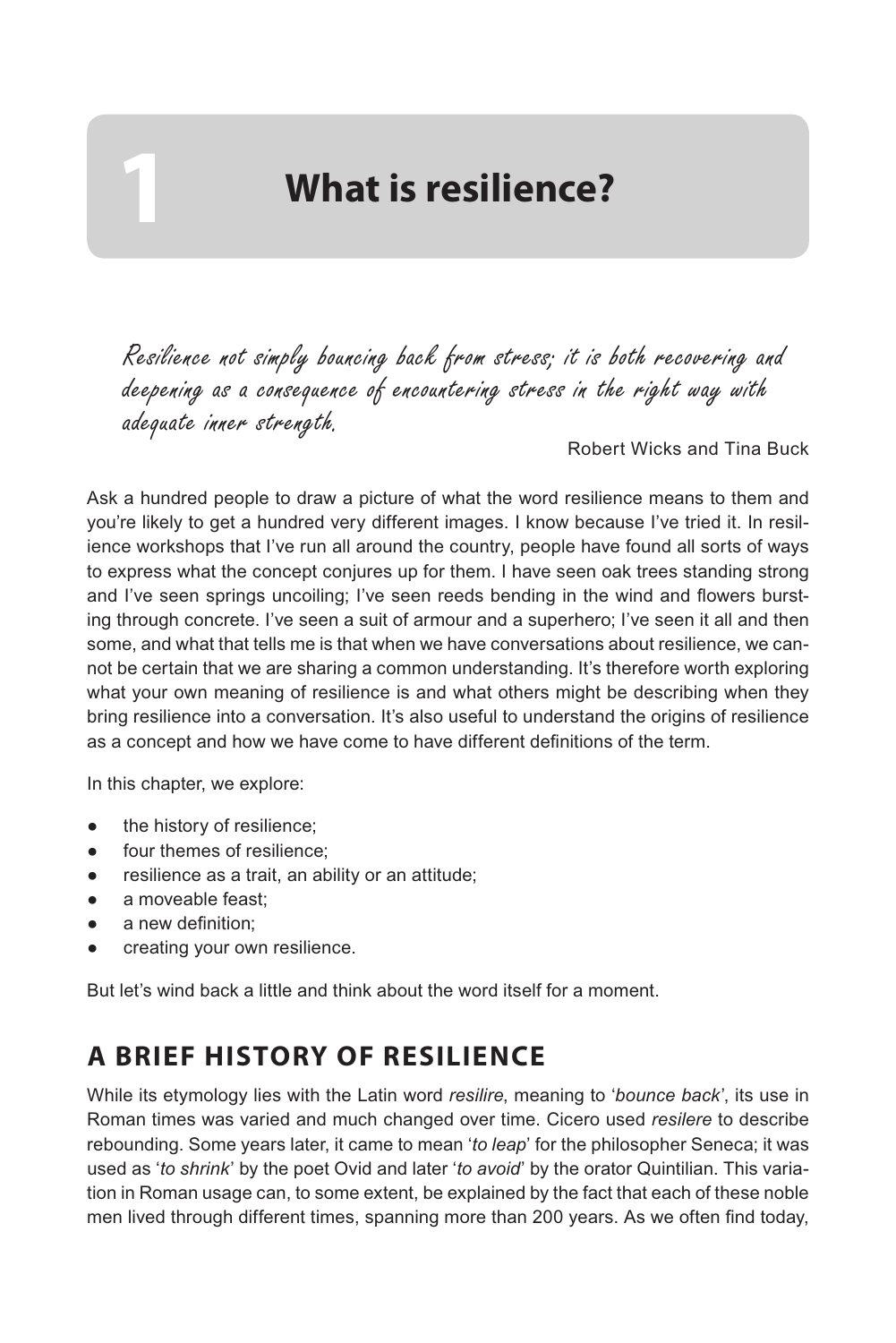language acquires different meanings as words pass through generations. In this regard, the Romans, as well as giving us the roads, the aqueducts, viniculture and sanitation, may well have provided us with a precedent that we've since followed for the multi-purpose nature of the term resilience.

Resilience can be found throughout written English since the time of Henry VIII in the sixteenth century with a meaning of '*to rebound*'. By the middle of the nineteenth century, the term had also begun to be used in the sense of being able to recover from adversity. The Americans, forever looking for ways to corrupt the English language, used it to describe the resourceful and industrious people of Tokyo, and the way they recovered following earthquakes. Not rebounding, but slowly and painstakingly recovering.

Meanwhile, back in England, during the industrial revolution, resilience was also used in the field of mechanics to describe materials that could both withstand pressure and bend without breaking. Not rebounding or bouncing back, just not breaking.

So, before we even approach the modern usages of the word, we have four different meanings:

- rebounding;
- recovering from adversity;
- withstanding pressure;
- bending without breaking.

#### **RESEARCH**

#### **Early resilience research**

It wasn't until the second half of the twentieth century that resilience became really interesting from a people perspective. It began to be used in both psychology and sociology, starting with the work of Emmy Werner in the 1950s in Hawaii and then Norman Garmezy in the 1970s and 1980s in the United States. Both Werner (2012) and Garmezy (1991) conducted separate long-term studies of children in chronically adverse situations. For both researchers, children who exceeded their expectations, based on the pressures of their environment, were categorised as being resilient; thus followed a greater body of research around psychological resilience.

At the same time as the psychologists were making headway in their studies, other scientists were focusing their attention on resilience too. Within the disciplines of physics, anthropology, ecology and sociology, the subject started being explored extensively. Each discipline had their own unique way of viewing resilience and evolved their own interpretations of the concept. Even among the psychologists, different views on resilience started to emerge. There were different perspectives from sports psychology, occupational psychology, social psychology, educational psychology, child psychology and positive psychology. This interest across a variety of disciplines did little to help psychologists agree on a particular definition of the term, with each realm supporting its own view and finding research to back up their interpretation.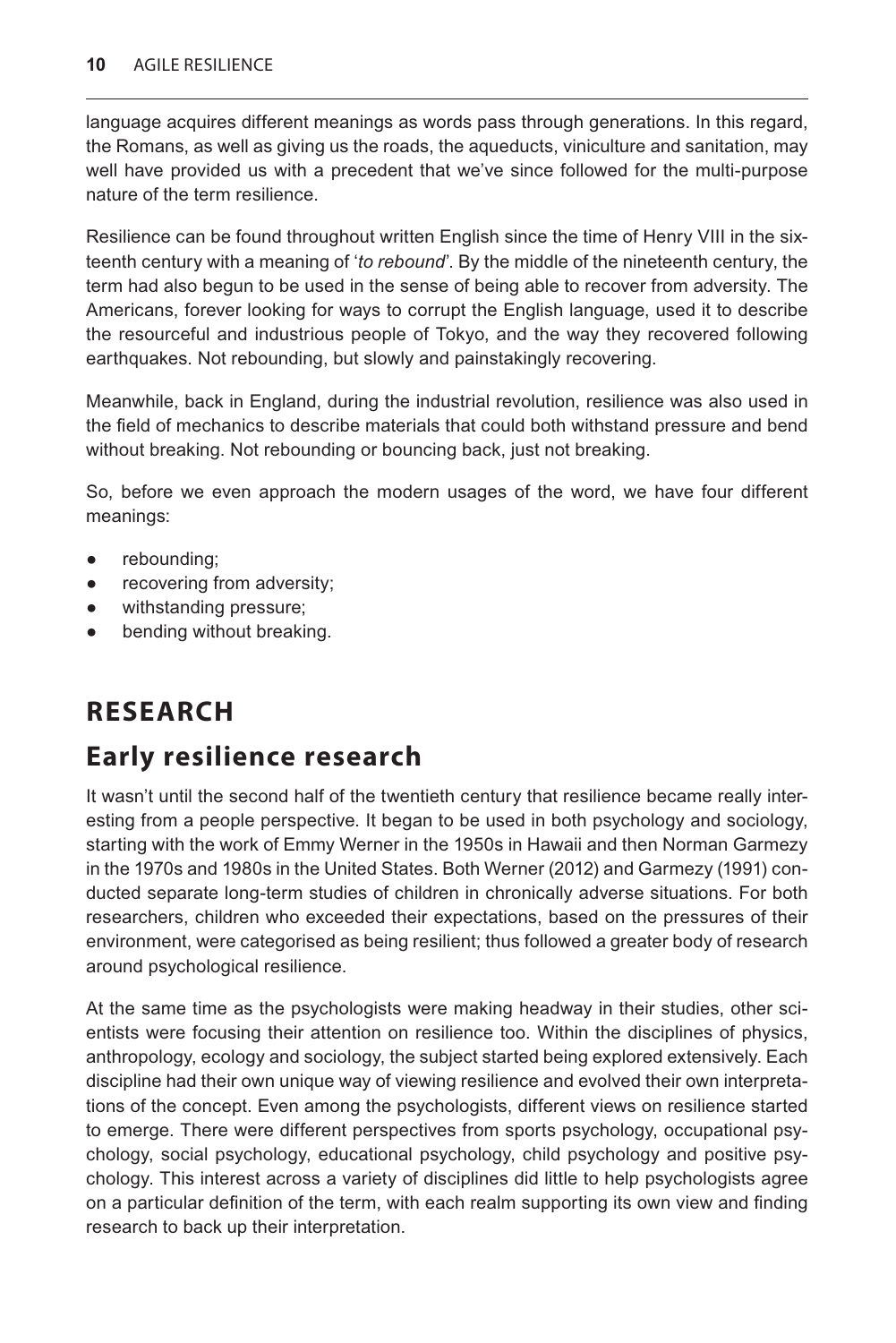#### **Four resilience themes**

So that brings us to the modern day and to contemporary interpretations of the word, which again are many and varied. Sticking with the psychological definitions, some common themes start to emerge and, in some senses, they haven't strayed too far from the historical interpretations.

The identifiable themes are:

- 1. bouncing back;
- 2. standing strong;
- 3. being flexible;
- 4. reaching forward.

#### *Bouncing back*

Bouncing back from adversity was always going to be present as a common theme, especially as this usage has existed for several hundred years.

Exploring resilience within organisations, the author Fred Luthans came at resilience from a positive psychology perspective. He saw the need to widen engagement with the concept to include those that are not necessarily in struggle, but just going through a period of change. Luthans observed that some events that result in what we might think of as a beneficial change required resilience too. He suggested that resilience as a concept involves the *'capacity to rebound or bounce back from adversity, conflict, failure, or even positive events, progress, and increased responsibility*' (Luthans, 2002a). Here is the idea that even positive change, such as a promotion, can lead to a period of stress or challenge that an individual might need to overcome quickly to be seen as resilient.

To add further weight to the '*bouncing back*' narrative, psychologists Bruce Smith, Erin Tooley, Paul Christopher and Virginia Kay defined resilience quite simply, as '*the ability to bounce back from stress*' (Smith et al., 2010).

Social psychologists Fran Norris, Melissa Tracy and Sandro Galea carried out a largescale study of people affected by floods in Mexico in 1999 and also people impacted by the September 11 attacks on the World Trade Centre in New York in 2001. They defined resilience as '*a process of bouncing back from harm rather than immunity from harm*' (Norris et al., 2009).

So, those that view resilience as a Tigger-like *bouncebackability* have some support from these three experts.

However, there are other perspectives on resilience, and the next theme to emerge is concerned with not having to recover in the first place.

#### *Standing strong*

Standing strong or maintaining stability is promoted as a definition of resilience by several psychologists who offer a different view to the '*bouncing back*' theory.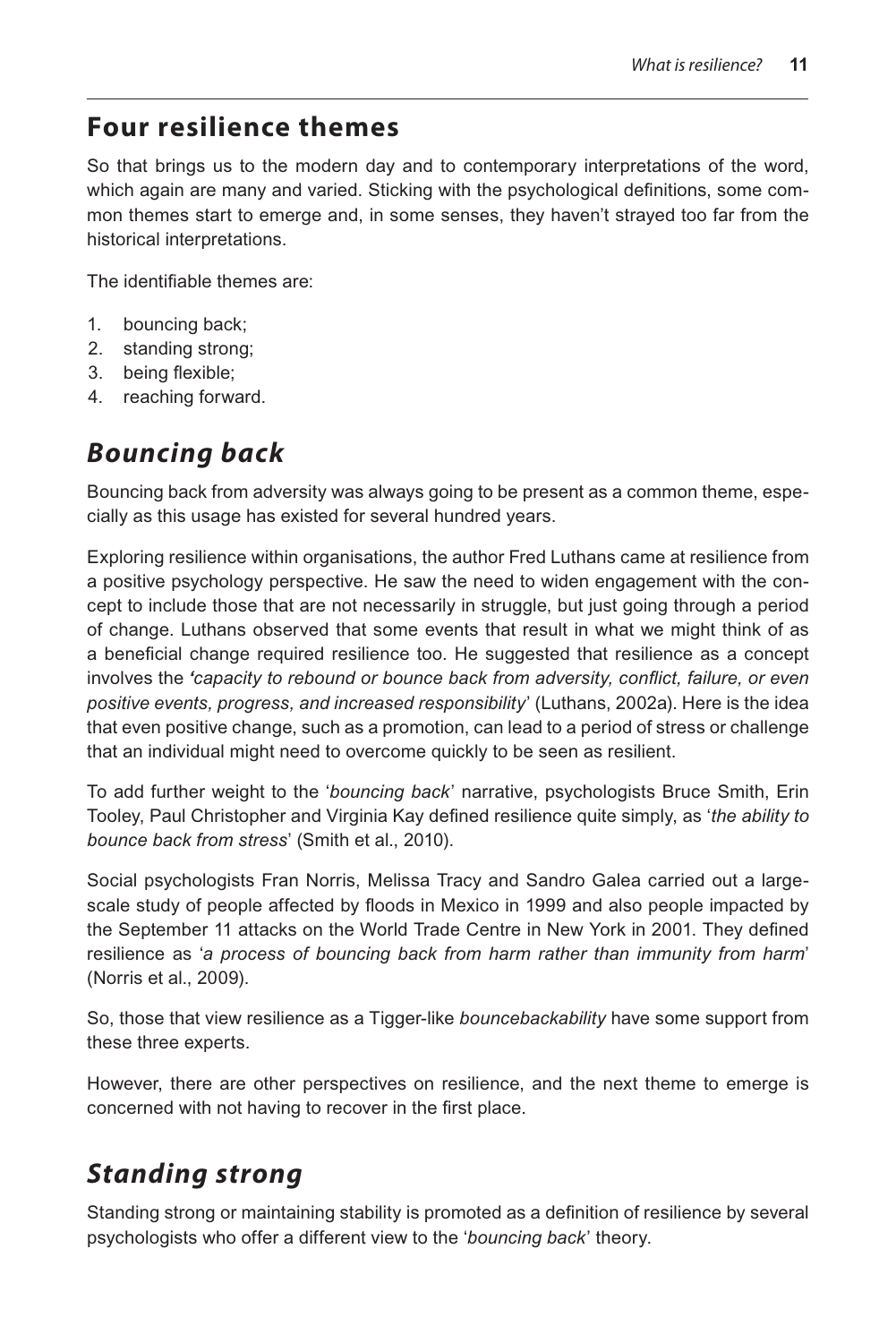Defence scientists Jennifer Lee, Kerry Sudom and Donald McCreary studied the resilience of newly recruited Canadian forces personnel and concluded that resilience is a '*personality trait or a set of individual level variables that protect wellbeing under stressful circumstances*' (Lee, Sudom and McCreary, 2011).

While seeing resilience as an ability rather than a trait, Professor George Bonanno, a clinical psychologist specialising in bereavement and trauma, defines resilience as the

*ability of adults in otherwise normal circumstances, who are exposed to an isolated and potentially highly disruptive event, such as the death of a close relation or a violent or life-threatening situation, to maintain relatively stable, healthy levels of psychological and physical functioning.*

(Bonanno, 2008)

It's not a particularly punchy definition but does offer a fresh perspective on the subject.

So, standing strong and resisting the pressure that adversity imposes on us would seem to be justified as a way of describing resilience. But standing strong leaves us where we were before the adversity presented itself and doesn't seem to provide us with any adaptability to change, when change is what is called for. This leads us neatly on to our third theme.

#### *Being flexible*

Freddie Barrett, an executive coach and researcher, defines resilience as '*the ability to demonstrate both strength and flexibility in the face of frightening disorder*' (Barrett, 2004). Barrett's definition suggests not a bouncing back but an adaptation, which perhaps involves some degree of change in the individuals themselves.

Psychologist Dr Suniya Luthar agrees that resilience involves positive adaptation and sees it as, '*A dynamic process encompassing positive adaptation within the context of significant adversity*' (Luthar, 2006).

Educationalists Sarah Huisman, Nancy Robb Singer and Susan Catapano conducted research into teacher resilience and suggest that resilience is '*the ability to adjust to situations that require adaptation and to view the situations as opportunities to continue learning, even under the most adverse of conditions*' (Huisman, Robb Singer and Catapano, 2010). So, here we have Sarah Huisman and her colleagues starting to combine adaptability with continuing to learn, which merges with our fourth theme.

#### *Reaching forward*

Even though resilience is often associated with adverse events, there is the suggestion that it could also be viewed as a resource to provide the impetus for positive change.

An optimistic approach to resilience is taken by Dr Kathryn Connor and Professor Jonathon Davidson who see resilience as the '*personal qualities that enable one to thrive in the face of adversity*' (Connor and Davidson, 2003). So, suddenly Connor and Davidson are talking about thriving rather than just bouncing back to where we were.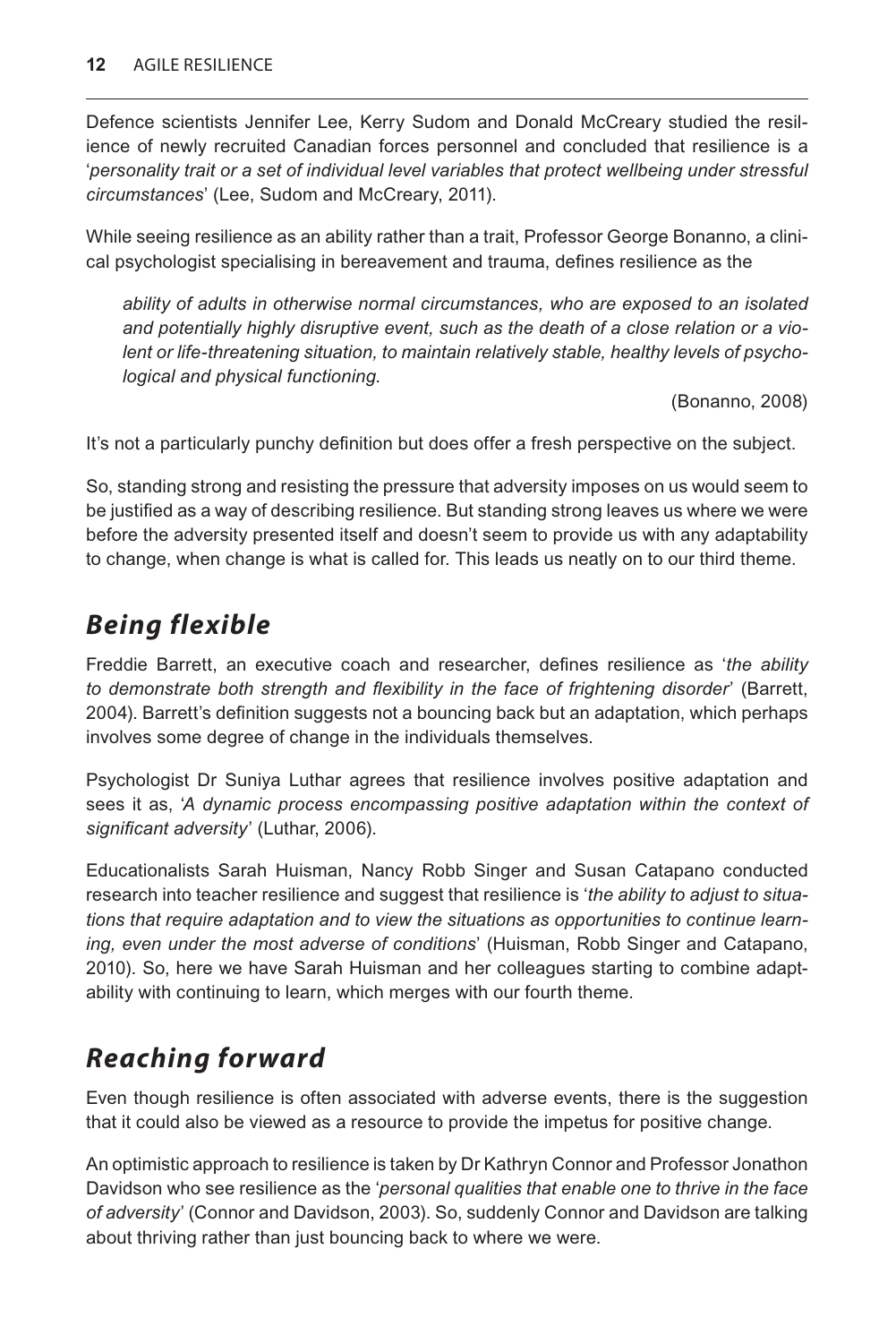### **Conclusion**

Resilience: the ability to choose whether to maintain or adapt your thoughts, feelings and behaviours while encountering challenges and periods of adversity, equipping yourself with new insights to support your continuing life journey.

Tom Dillon (2021)

This was the definition of resilience that I carved out in Chapter 1 and one that I hope you have had in mind as you have continued reading. We've come on quite a journey since then and covered a lot of ground as we've explored resilience and all that's involved with it.

Back in Chapter 1, I invited you to draw resilience as you envision it for yourself. Hopefully, you accepted the invitation and your artwork is now adorning your fridge as a reminder of how resilient you are. Having had the opportunity to read the book and expand your awareness of the complexities of resilience you may have a different view. So, I thought it would be interesting for you to try the exercise again and incorporate any new learning that you've taken from your exploration of resilience. If you didn't feel sufficiently resourced to try the exercise at the beginning of the book, don't let that stop you from having a go now and engaging with the artist within you.

#### **ACTIVITY**

#### **Creating your own resilience**

As I said in Chapter 1, sometimes, it's difficult to put our ideas into words and engaging the right side of our brain to access the creative part of us is the only way to express our thoughts.

So, once again I'd invite you to take an A4 sheet of paper and some pencils, pens or crayons and spend a couple of minutes drawing your version of resilience. It's your image for your own amusement and interest and it doesn't have to be anything too intricate. Just pour out what comes to mind. You're just capturing your ideas rather than proving your credentials as a serious artist.

If you were adventurous at the beginning of the book, you will be able to compare your earlier version of resilience with your current drawing and reflect on the differences.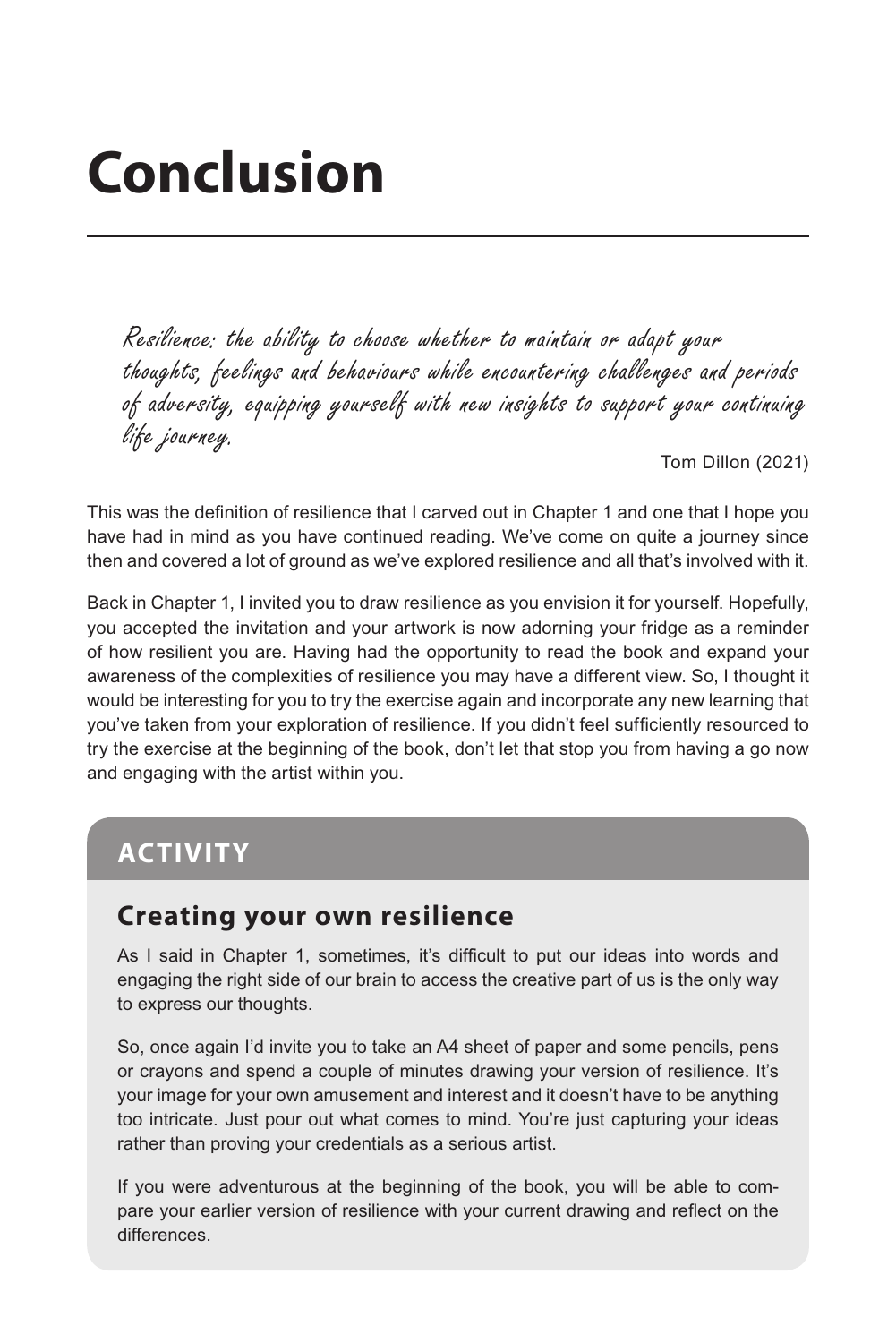If you haven't engaged with either of my artistic invitations, there is still a chance for some final reflections on the subject of resilience. We've explored the concept of resilience being like an internal energy source that hums away, unextinguished by all the challenges and adversity that life presents you with. I likened it to E.T.'s heartlight that may be dimmed but not completely extinguished. Some of the difficult times you face will drain the power from your internal resilience until you feel depleted. However, it is important to remember that you are still resilient. That inner core of resilience, that heartlight of yours, still has an energy reserve that will keep you ticking along albeit at a low level. As you tackle challenges at work and face adversity, you will be able to tap into any of the TELEGRAM Power Packs of Resilience. Each of them will be able to provide a boost to your resilience. If you continue to make agile choices about your situation you will hopefully find your resilience replenished to levels what will see you thriving in the future.

As a final reflection, just consider where your resilience level is now by following the exercise below.

#### **ACTIVITY**



#### **A final check on your level of resilience**

Back in Chapter 4, I suggested that your resilience levels could be measured like a needle on a gauge registering levels between 1 and 10. If the needle is pointing to 1 on the scale, then you're likely to be crumpled in a heap on the floor and just not functioning at all. If the needle is at level 10 then you will be feeling as though you can cope with any challenge or adversity that comes your way. In Chapter 4 you calibrated your own resilience levels for both good times and challenging times, so you probably have a good sense of your own resilience levels now.

- 1) With that resilience gauge in mind take some time to answer these final resilience questions for how you're feeling currently.
	- On a scale of 1 to 10, where does the needle sit on your resilience gauge today?
	- How might you think differently to enhance your resilience?
	- What could you be doing to better manage your emotions?